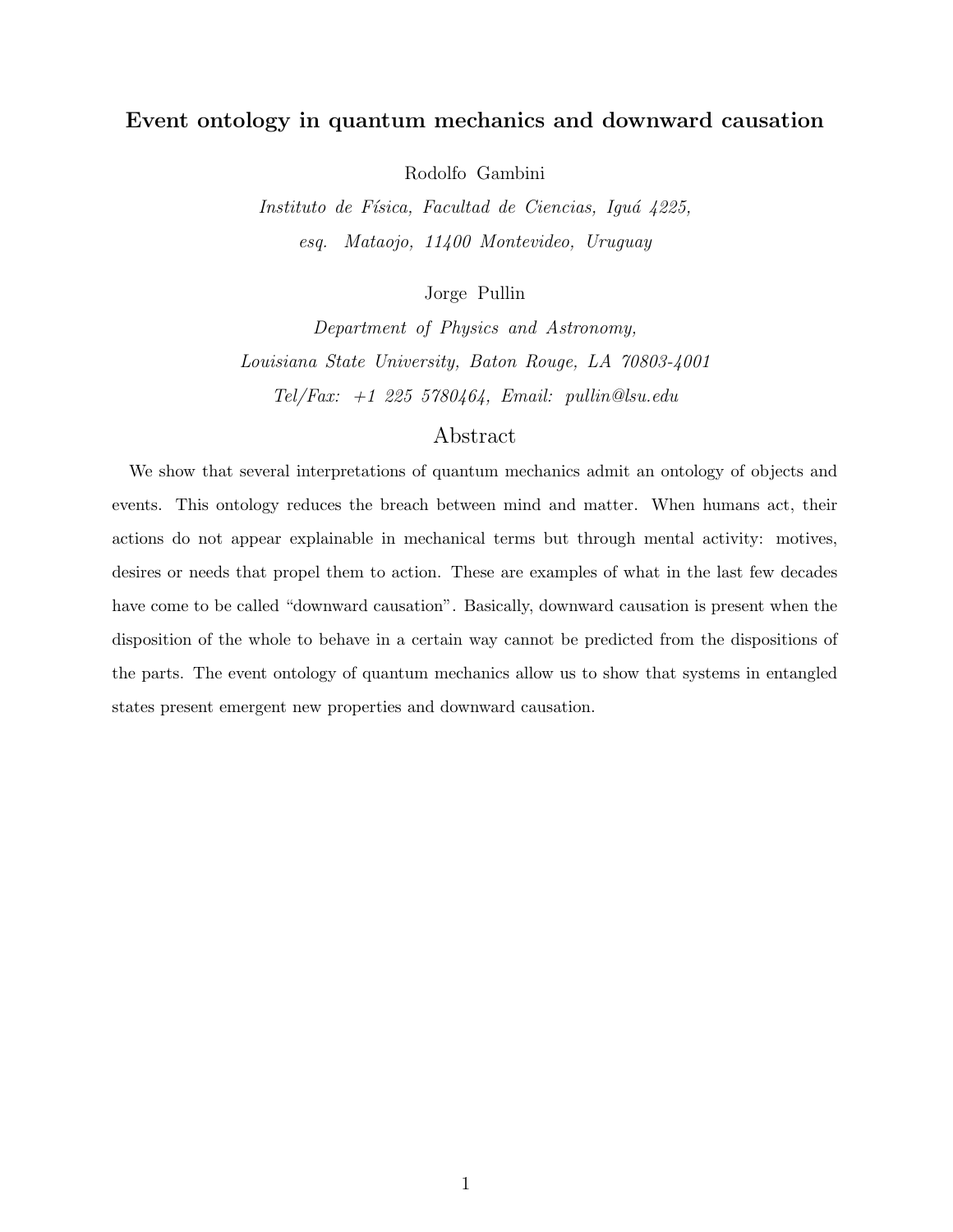#### I. INTRODUCTION: THE DERIVATION OF AN ONTOLOGY FROM PHYSICS

Classical physics has inspired an ontology that that has had profound implications in the origins of modern philosophy. In this ontology one assumes certain robust associations of properties and objects. These associations have certain stability with respect to time and are independent of the specific sequence of observations. For instance sufficiently frequent measurements of the position of a particle give similar values and if one decides to measure other attributes between two measurements of positions the result remain unchanged. These hypotheses, valid in any classical ontology, led to Hume's conception of the world, so ingrained in contemporary philosophy. We will return to them later on.

To derive an ontology from the quantum theory has not been easy given its interpretational difficulties together with its conflict with the classical ideas. In spite of initial efforts by the leading founders of the field, dealing with the problem with an operational approach, questions have lingered. Within the Copenhagen Interpretation quantum mechanics is introduced in terms of measurements. Quantum systems do not have definite properties till they are measured. Between measurements their evolution is deterministic, as described by Schrödinger's equation, but in the measurements one has probabilistic behavior. In the standard presentation, one also has to assume that in the measurement processes the states change in a way not described by the Schrödinger equation. The difficulties to associate attributes to a quantum system independent of it being measured or not are in the core of the ontological problems presented by the quantum theory.

Perhaps the common characteristic between the different proponents of the Copenhagen Interpretation is precisely that facing certain ontological problems they retreat and stop any attempt to analyze the situation in fully realistic terms. As we have seen, this point of view appears very problematic to all those like Einstein, Schrödinger or Bell, who refuse to take instrumentalist positions. The acceptance without criticism of the Copenhagen Interpretation in its various versions has not favored the development of new ideas and questions and delayed the understanding of the most revolutionary aspects of quantum physics. It was only due to the immense intellectual stature of certain dissenters, as the ones we just mentioned, that these problems remained in the spotlight and allowed advances as those of Bell and the subsequent discovery of quantum decoherence. In the last decades this situation has changed because the investigation of topics of great conceptual importance,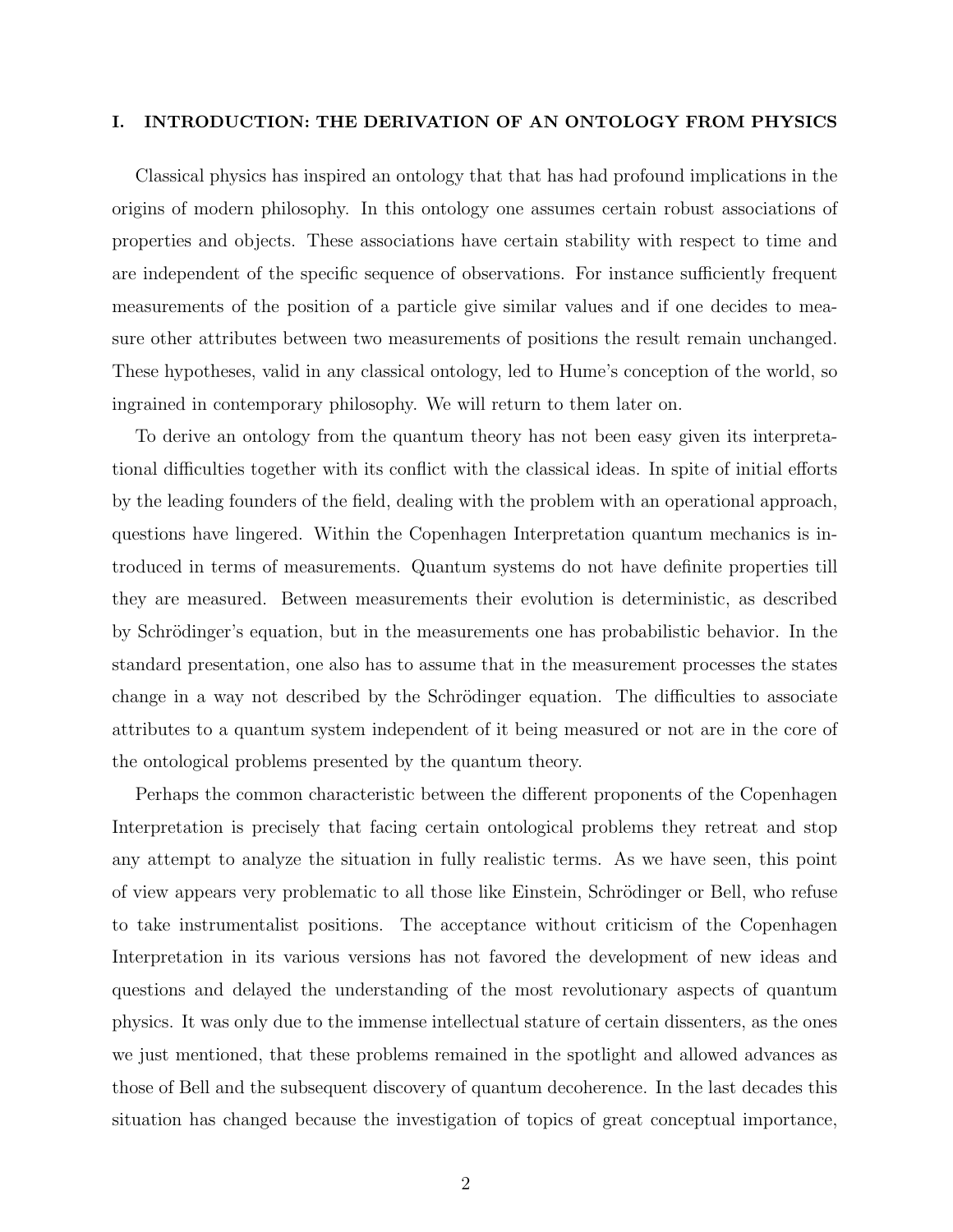like those having to do with entanglement and decoherence, have opened new perspectives with remarkable potential practical applications like quantum cryptography or quantum computation. The advances have allowed to verify that many macroscopic systems have quantum behavior and the conviction that the quantum theory has universal validity has been reinforced. It has also become apparent that the different physical aspects related to the measurement problem like the interaction with the environment or the use of physical clocks are perfectly analyzable with the methods of quantum mechanics and should not be excluded at the time of seeking a more complete understanding of the problem.

## A. The ontology of classical physics

For centuries the principles of classical mechanics as formulated by Newton and developed by Lagrange and Laplace were implicitly considered as the basis and foundation of the scientific conception of the Universe. The expectation was that the other sciences would eventually be reduced and explained in mechanical terms. Even though this goal was never achieved many areas of knowledge adopted a general mechanistic world-view. The mechanistic paradigm was superseded by relativity and quantum mechanics but it has been extremely prevalent until our days because of its simplicity and apparent consistency. The mechanistic paradigm is simple: matter is composed by elementary components —particles— which are not altered when they combine to give rise to complex structures. Classical mechanics identifies the world as a succession of instantaneous configurations of systems of material points that occupy successive positions in the mathematical space of Euclidean geometry.

In this context, different phenomena produced by a system result from the different configurations that its component particles take. Given the laws of force, the motion obeys a deterministic evolution. Nothing new may occur in a classical system that is not determined by its initial configuration. In the classical world there is causal closure, every event is the consequence of preceding events without any freedom for novelty. The elements of the classical world are matter, the absolute space and time in which that matter moves, and the laws of force that govern movement. No other independent categories of being, such as mind, feelings or purpose are acknowledged. Cartesian dualism includes the mental aspects in terms of a new substance, being any possibility of interaction between the mental and the physical basically impossible to explain without ad hoc assumptions.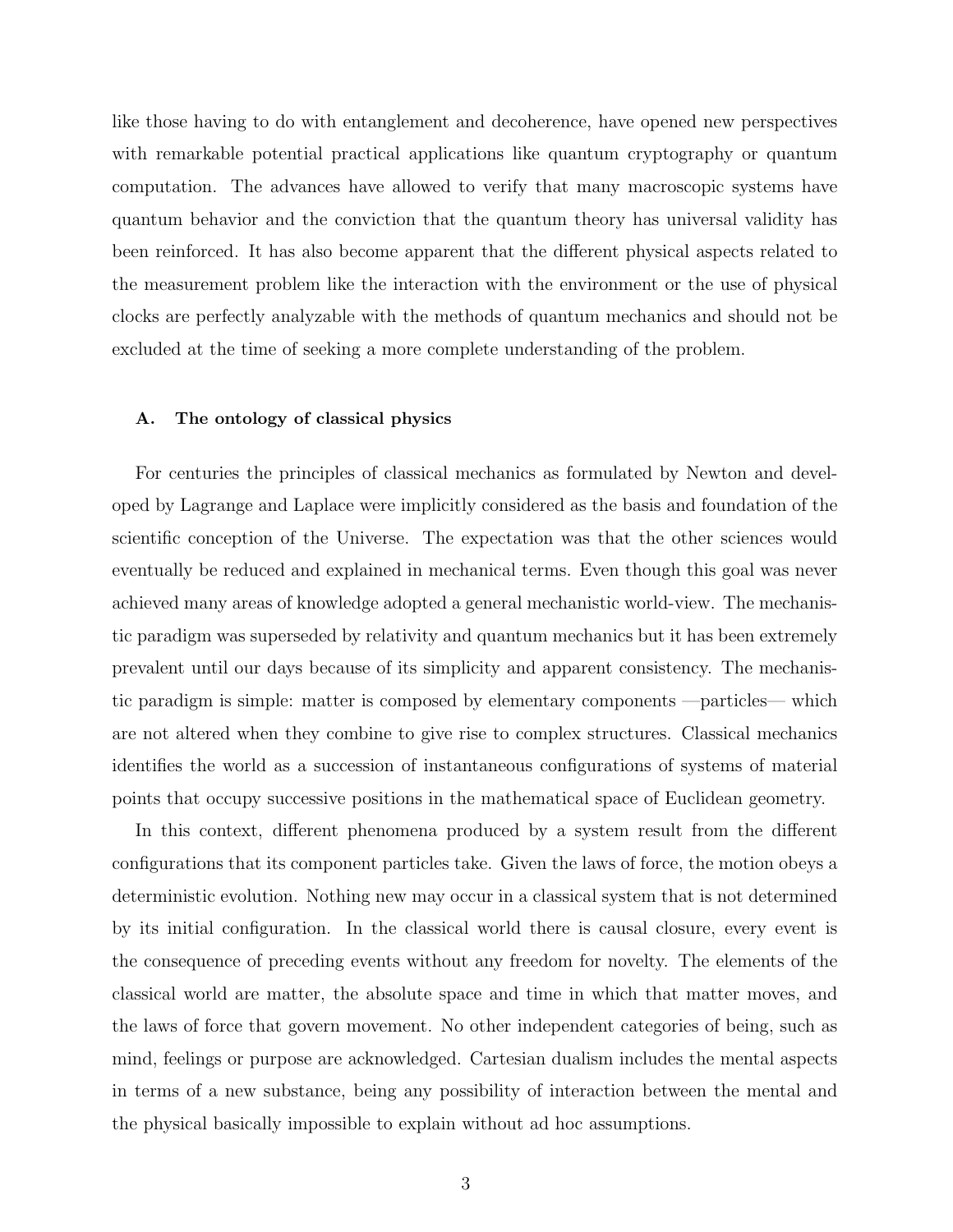The discovery of an independent form of matter as the classical fields —for instance the electromagnetic one— did not change the basic foundations of the classical ontology. In particular classical fields have well defined attributes that can be measured at any time and the theory still is determinist. The notion of separability that is at the basis of Hume's doctrine of supervenience [1] is still perfectly justified within the context of classical physics including fields. It establishes that "The complete physical state is determined by (supervenes on) the intrinsic physical state of each space-time point (or each point like object) and the spatio-temporal relations between this points." In other words separability establishes that the total state of the Universe is determined by the states of its localized parts. As it was noticed by Teller [2] and stressed by Maudlin [1] this notion of separability no longer applies at the quantum mechanical level.

#### B. Quantum mechanics and the crisis in the ontology of classical physics

In the standard interpretation of quantum mechanics, the wave function is a representation of all our probabilistic knowledge about outcomes of possible measurements and as such is devoid of any ontological content: As Busch [3] puts it: "In other words in the standard interpretation, the formalism of quantum mechanics or the quantum algorithm does not reflect a well defined underlying reality, but rather it constitutes only knowledge about the statistics of observed results."

The classical concepts are put in doubt by this interpretation but are not substituted by better, more suitable concepts. Faye, in The Stanford Encyclopedia of Philosophy [4] summarizes Bohr's point of view as follows:

- "The interpretation of a physical theory has to rely on an experimental practice.
- The experimental practice presupposes a certain pre-scientific practice of description, which establishes the norm for experimental measurement apparatus, and consequently what counts as scientific experience...
- This pre-scientific experience is grasped in terms of common categories like thing's position and change of position, duration and change of duration, and the relation of cause and effect, terms and principles that are now parts of our common language.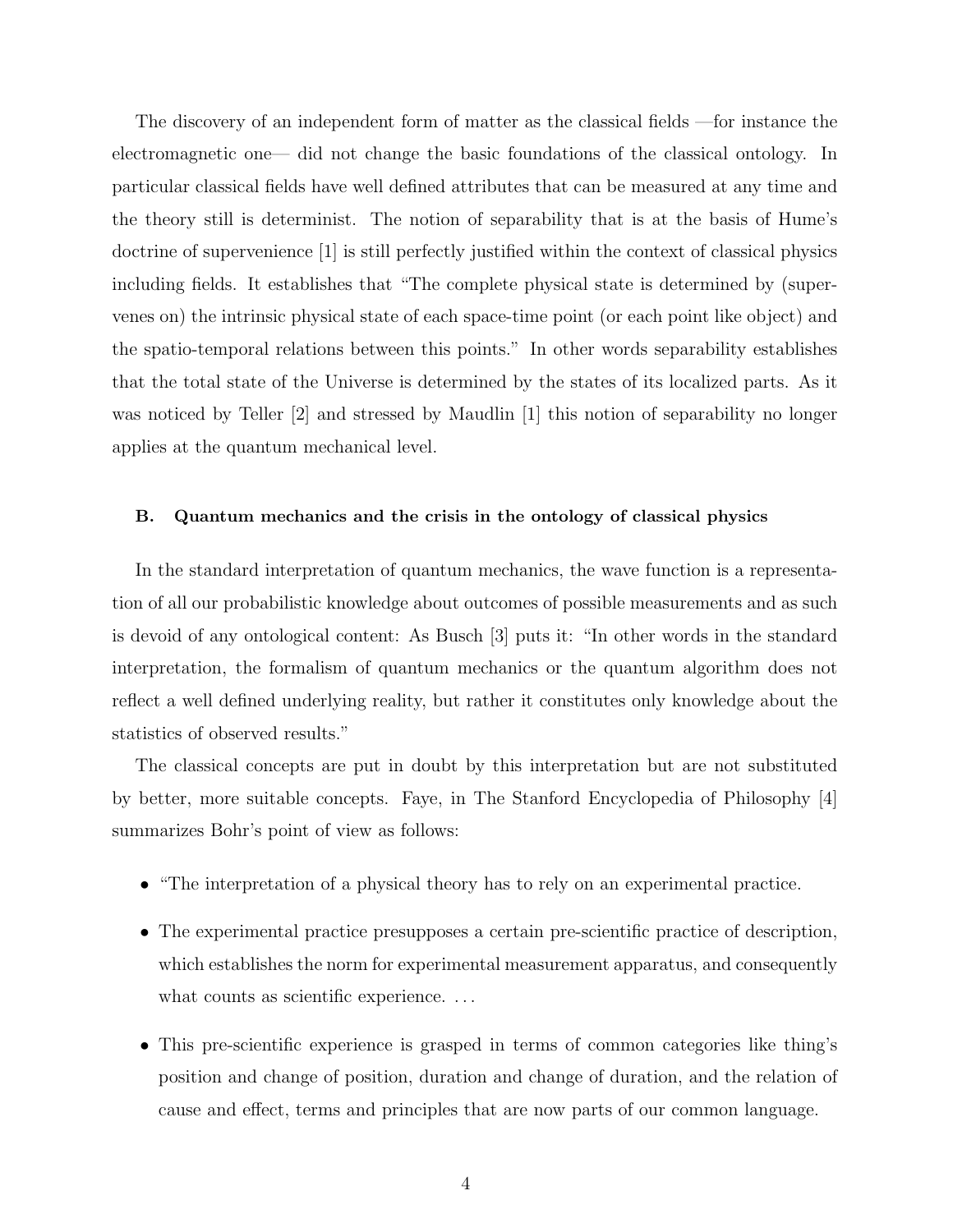- These common categories yield the preconditions for objective knowledge, and any description of nature has to use these concepts to be objective.
- The concepts of classical physics are merely exact specifications of the above categories.
- The classical concepts... are therefore necessary in any description of the physical experience in order to understand what we are doing and to be able to communicate our results to others, in particular in the description of quantum phenomena as they present themselves in experiments; ..."

But the consistency of the classical description is in this context in doubt because the line of separation between the quantum object and the measuring device is not the one between macroscopic instruments and microscopic objects. In fact, as Bohr himself pointed out, parts of the measuring device need sometimes to be treated in quantum mechanical terms in order to have a consistent description of the measurement processes.

# II. AN ONTOLOGY OF STATES, OBJECTS AND EVENTS FOR QUANTUM MECHANICS

Attempts to base an ontology on events have a long history that was reinforced by relativity and the quantum theory. In relativistic physics events are considered points in space-time. The events of the relativistic universe combine into partially ordered sets. An event B is to the future of another event A if it belongs to its future region defined by the light cone with vertex in A. In that case A can influence B. If B is outside the future light cone of A then it is causally disconnected with A since the maximum speed of propagation of a signal is the speed of light. The formalism of quantum mechanics makes reference to primitive concepts like system, state, events and the properties that characterize them. The use of these concepts suggests that the theory should admit an ontology of objects (understood as systems in given states) and events. The program of accounting for physical reality in terms of events has a long and noble tradition that goes back to Russell, who stated that [5] "the enduring thing or object of common sense and the old physics must be interpreted as a world-line, a causally related sequence of events, and ... it is events and not substances that we perceive." To put it differently, for Russell and object is nothing more than a set of events that are causally connected. Although we consider this point of view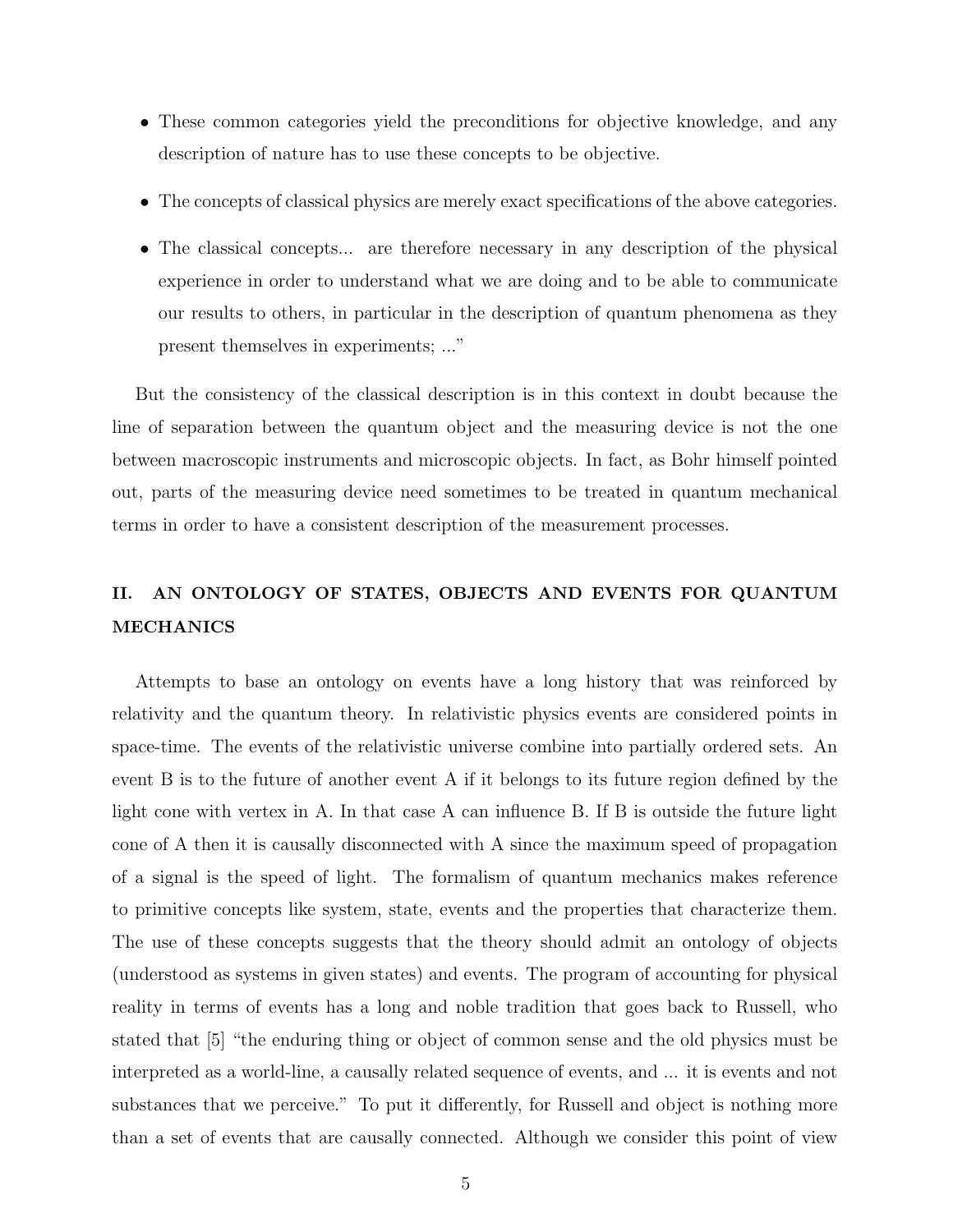a step in the right direction, we think it is incomplete for a foundation of physical reality based on events, particularly in the light of quantum mechanics.

A quantum system is described by a Hilbert space that represents the set of its possible states and the events that may occur in the system. Based on this ontology, objects and events can be considered the building blocks of reality. Objects will be represented in the quantum formalism by systems in certain states. In an event interpretation like the ones we are considering, events are the actual entities while states represent potentialities to produce events.

The basic idea of a measurement is the occurrence of a macroscopic phenomenon, that is of something capable of reaching perception. Thus, as noticed by Omnès, the measurement of a property of a microscopic object implies making it generate a phenomenon, in other terms produce an event. The process of detection of photons by dissociation of silver bromide in a photographic plate leading to a cascade effect that produces the accumulation of millions of atoms of silver is an example of the production of an event. The appearance of a dot in the photographic plate is an example of a macroscopic event that constitutes the world accessible to our senses [6]. The dot and its properties have, like any property, a mathematical counterpart in the formalism of quantum mechanics corresponding to projectors in the Hilbert space of the detecting plate. We are thinking in this kind of events as the building blocks of the apparent reality. Both the event —the appearance of a dot and its properties are characterized by projectors [7]. We shall call essential property the projector that completely characterizes the event and denote it by  $P_E$  that is a projector on the Hilbert space of the photographic plate. Let us call  $P_1, \ldots, P_n$  the projectors in the Hilbert space of the plate that characterize the properties of the dot. As we have shown in [7] the properties of an event satisfy  $P_i P_E = P_E$ .

States describe the potentialities or dispositions of the systems for the production of certain events. The formalism of quantum mechanics associates a projector to each property or event. The element hydrogen is a quantum system. A particular atom is a system in a given state. It is an example of what we call object. It is characterized by its disposition to produce events on other systems: for instance the emission of a photon that produce a click in a photodetector. Note that for Russell an atom cannot be considered an object as long as it does not interact yielding events, whereas our definition naturally includes any microscopic object as an object given that its disposition to produce events is always defined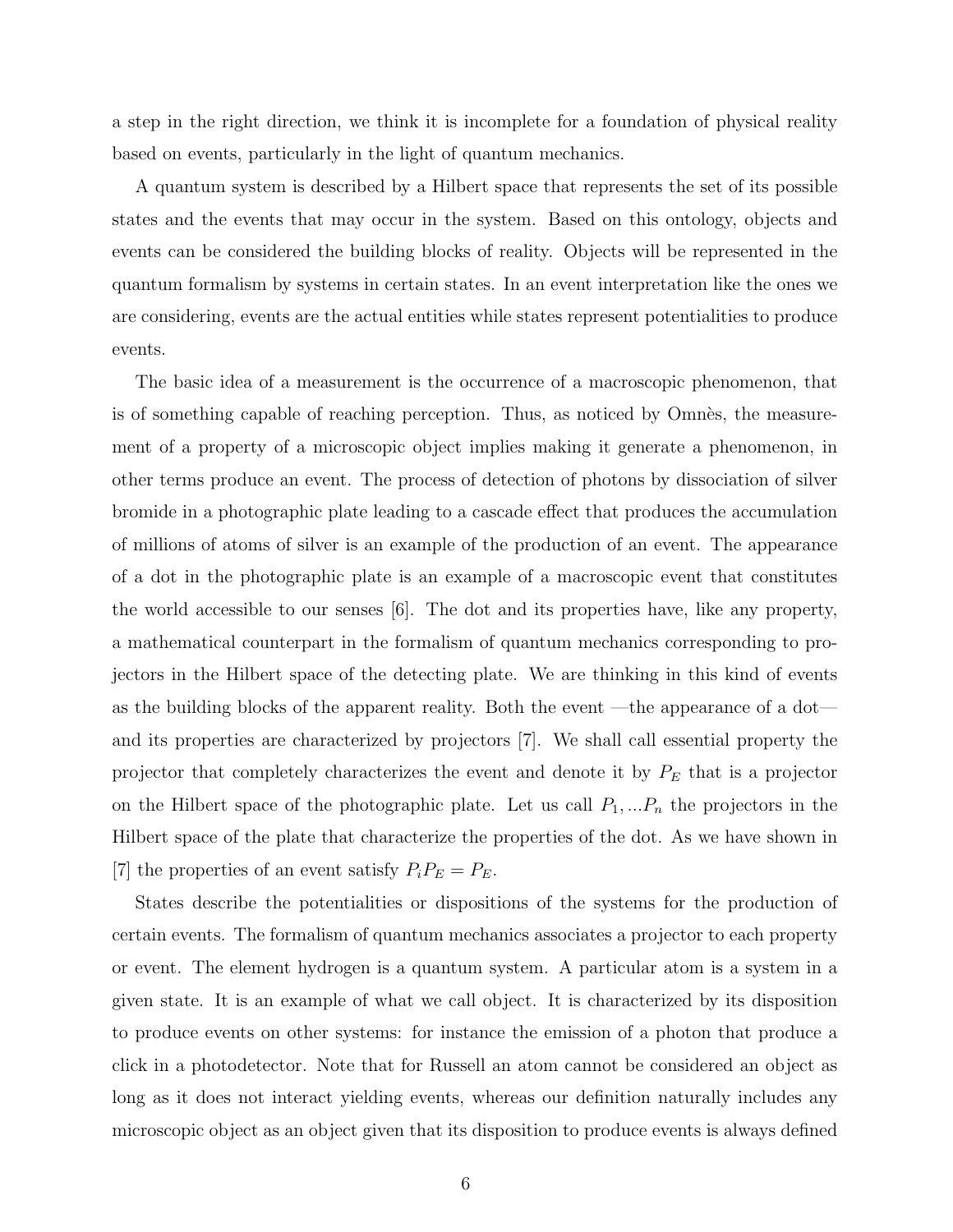by its state.

Concrete reality accessible to our senses is constituted by events localized in space-time. That is, by certain entities that occupy a small region of space-time. As Whitehead [8] recognized: "the event is the ultimate unit of natural occurrence." Events come with associated properties. Quantum mechanics provides probabilities for the occurrence of events and their properties. When an event happens, like in the case of the dot on a photographic plate in the double slit experiment, typically many properties are actualized. For instance, the dot may be darker on one side than the other, or may have one of many possible shapes. The postulated association between properties and objects typical of the classical physics is now substituted by an association of properties with events. Objects understood as systems in certain dispositional state do not have properties until their are measured or produce events

There is only an exemption to this rule. One can in principle assign some properties to pure states. These properties are the ones observed during the preparation of the state. But, contrary to what happens in classical physics these associations are not independent of the specific sequence of observations performed on the quantum system. Thus one of the main postulates of classical ontologies as Hume's one is no longer valid. This assumption, that was considered by Einstein at the root of the possibility of doing science<sup>1</sup> and the derived notion of separability we mentioned before do not apply to quantum physics that nevertheless is a rigorously formulated and tested theory.

When one considers non-local systems like particles in entangled states, whose components occupy different positions in space-time it is not possible to speak of a state at a given time, since that is a notion that depends on the Lorentz reference frame chosen. However, if the state is defined by its disposition to produce events one can rigorously show [9] that such disposition is uniquely defined and the state in the Heisenberg picture only changes

<sup>&</sup>lt;sup>1</sup> in one of the letters to Max Born Einstein says: "the concepts of physics relate to a real outside world, that is, ideas are established relating to things such as bodies, fields, etc., which claim a 'real existence' that is independent of the perceiving subject. ... It is further characteristic of these physical objects that they are thought of as arranged in a space-time continuum. An essential aspect of this arrangement of things in physics is that they lay claim, at a certain time, to an existence independent of one another, provided these objects 'are situated in different parts of space'. Unless one makes this kind of assumption about the independence of the existence (the 'being-thus') of objects which are far apart from one another in space which stems in the first place from everyday thinking - physical thinking in the familiar sense would not be possible."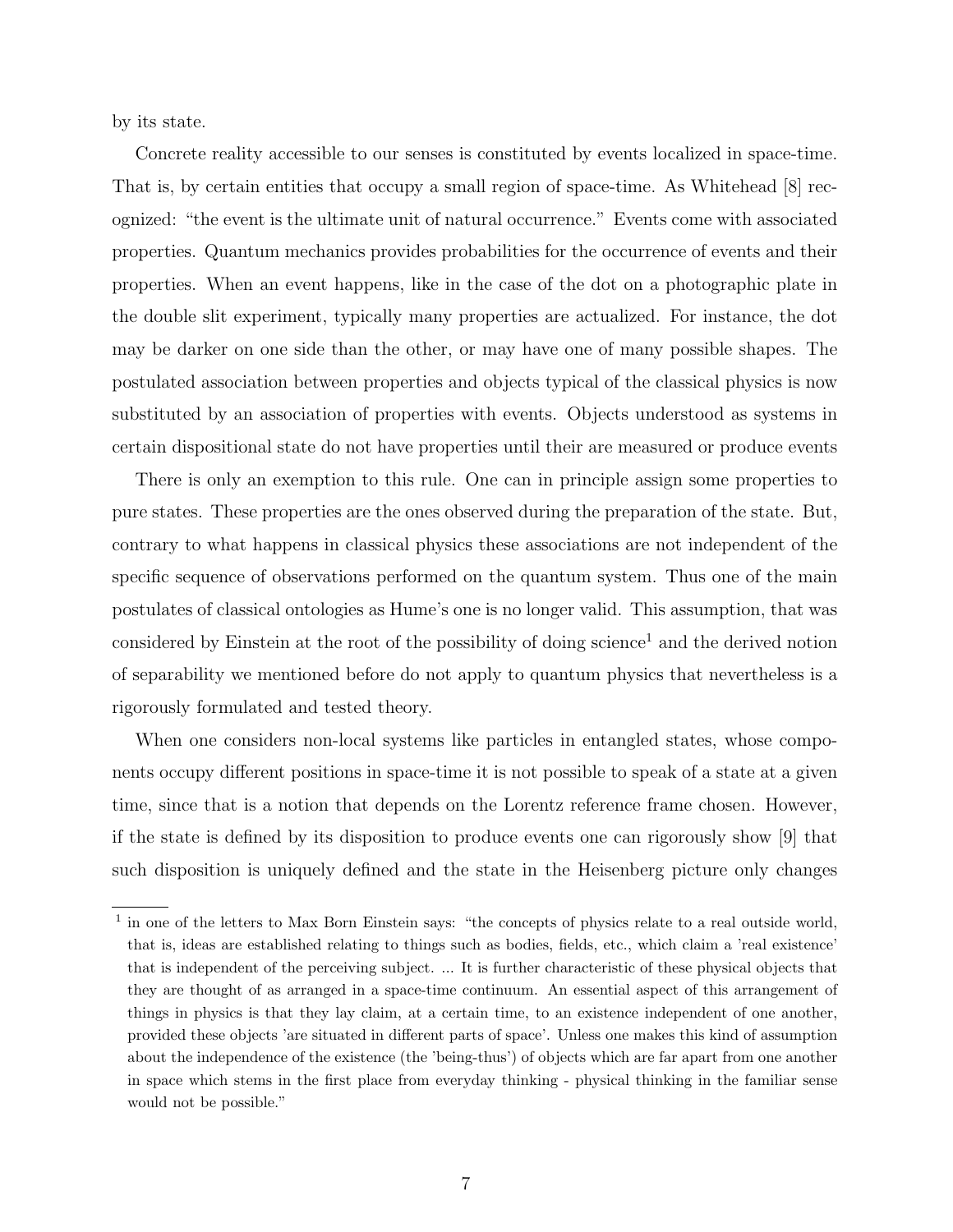when events take place. The disposition to produce events separated spatially in the sense of relativity, that is not causally connected, is independent of the temporal order that one assigns to such events. In fact, the assigned order is purely conventional since it depends on the reference system used. The concept of states in quantum systems is necessarily holistic in space-time [1]. Very far removed from the notion of separability that Einstein considered mandatory in order to do science.

The event ontology we have presented has the attractive feature of reducing the breach that exists between the material and mental worlds. As Russell [10] pointed out "if we can construct a theory for the physical world which makes its events continuous to perception, we have improved the metaphysical status of physics". According to his view we need "an interpretation of physics which gives a due place to perceptions". The ontology of events we are proposing could provide this interpretation: events in the external world are subject to a physical description while at least some events in our brain could be directly accessible as perceptions. Both mental events and physical events would admit the same mathematical description in terms of projectors in a Hilbert space. The main difference between both forms of events is the way we access to them: a first person access for the mental and third person access for the physical As noted by David Chalmers [11]: "The distinguishing mark of the first-person view is the air of mystery which surrounds it. This feeling of mysteriousness has led many people to dismiss the first-person out of hand. ... But the first-person is not to be dismissed so easily. It is indeed a glaring anomaly today, in the heyday of the scientific world-view. If it was not for the direct experience which all of us have of the first-person, it would seem a ridiculous concept. But it throws up too many problems to be neatly packaged away in the kind of third-person explanation which suffices for everything else in the scientific world. Pity."

Each primitive concept that is introduced in the axioms of quantum mechanics is associated with a mathematical concept well known in ordinary quantum mechanics, but one can only assign them a well defined philosophical meaning if one has an interpretation of the theory. For example, quantum mechanical events could not be used as the basis of a realistic ontology without a general criterion for the production of events that is independent of measurements. On the other hand, the concepts of state and system only acquire ontological value when the events also have acquired it. It is important to remark that having a realist interpretation of quantum mechanics not only allows us to understand the measurement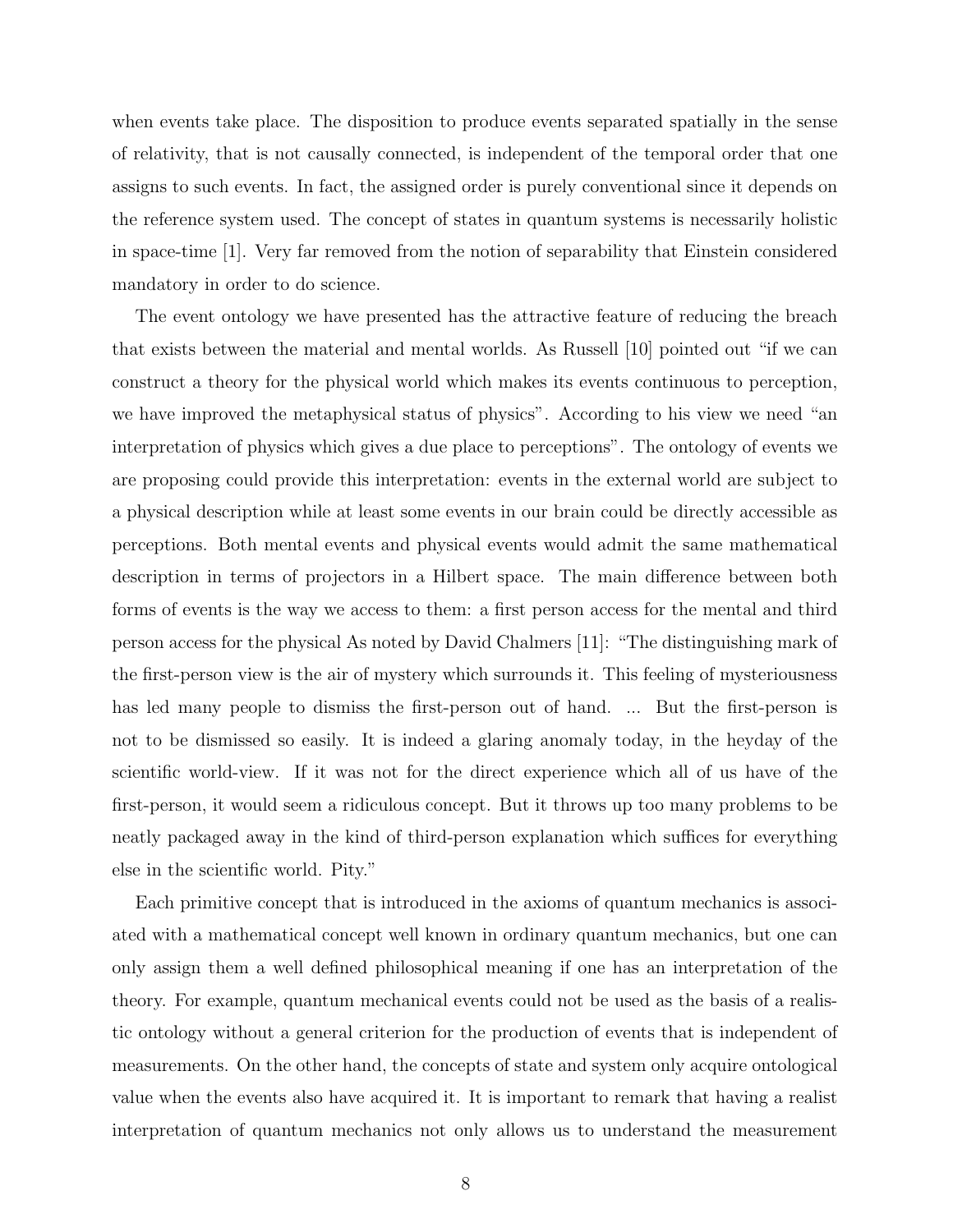process; it also allows understanding how a world with uniquely defined properties arises from a quantum world of potentialities. Some of these interpretations will allow us to derive an ontology where objects and events can be considered the building blocks of reality.

## III. INTERPRETATIONS THAT ADMIT AN EVENT ONTOLOGY

In what follows we will discuss three interpretations that admit event ontologies. They are the Many Worlds Interpretation, the Modal Interpretation and Montevideo Interpretation. As we will see not all of them lead to the same notion of event. As a consequence the corresponding ontologies will exhibit minor variations depending on what interpretation is considered.

#### A. Events in the Many Worlds Interpretation

Everett [12] addressed the measurement problem assuming that the wavefunction describes the Universe as a whole, including the observers and that it evolves continuously obeying the Schrödinger equation without any discontinuity or collapse.

In order to explain our observations he assumed that the wave function of an observer would, in effect, bifurcate at each interaction of the observer with a superposed object. The universal wave function would contain branches for every alternative result of the measuring object. Each branch has its own copy of the observer, a copy that perceives one of those alternatives as the outcome. Schrödinger evolution ensures that once formed, the branches do not influence one another. Thus, each branch embarks on a different future, independently of the others.

In order to understand how the branches corresponding to different measurement outcomes become independent and each turn out looking classical one uses today the decoherence theory. For Everett, all elements of a superposition (all "branches") are "actual", "none any more real than the rest." Summarizing: worlds "are mutually dynamically isolated structures instantiated within the quantum state, which are structurally and dynamically quasi-classical" [13]. The existence of possible different "worlds", is established by decoherence theory.

The ontology of the Many Worlds Interpretation may be considered as a monist perspec-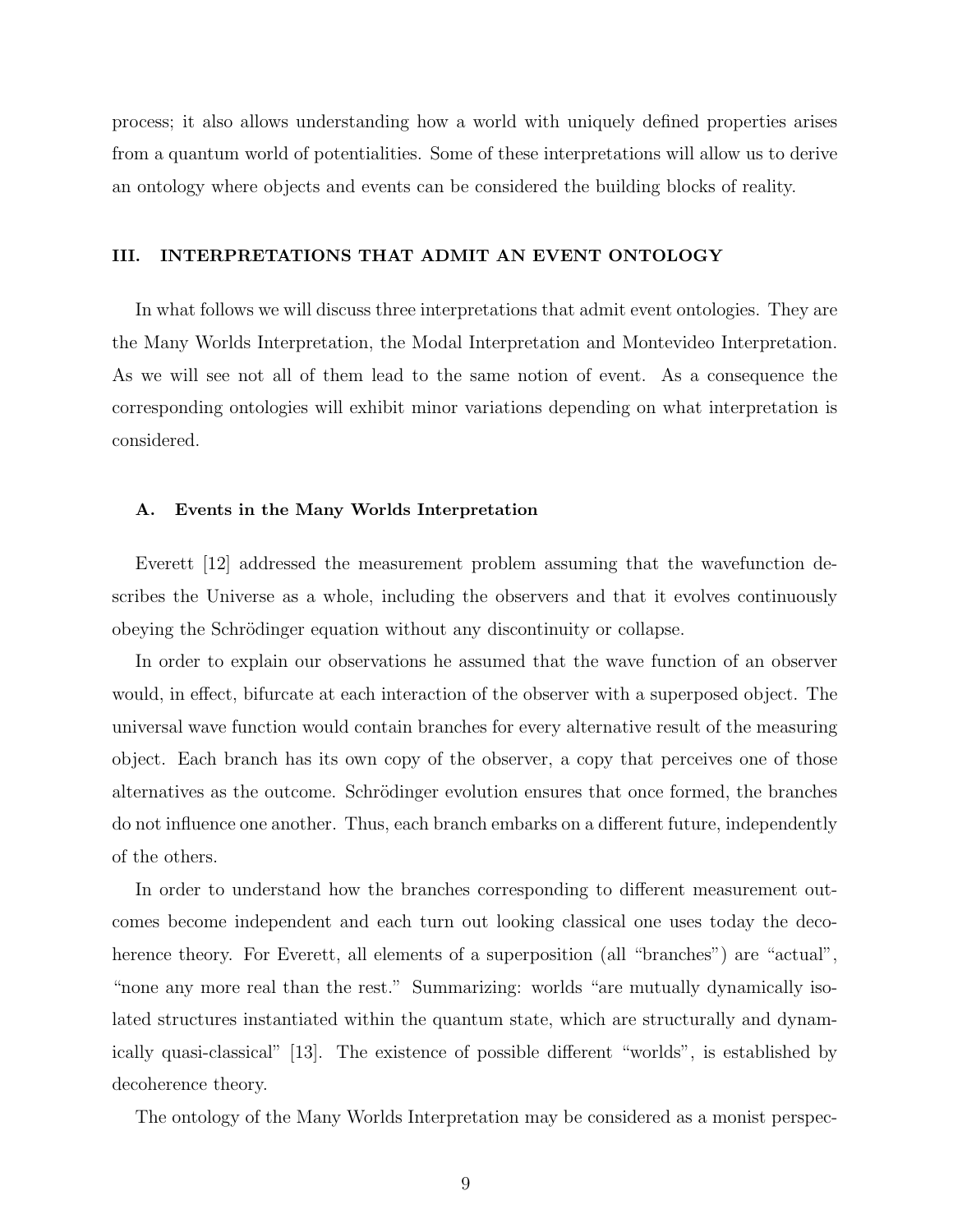tive where states and events have the same nature. One may consider that in this approach what we call states and events are aspects of a fundamental entity which is the state of the complete multiverse. Notice that the relevant kind of events in the Many Worlds Interpretation corresponds to events associated with observable phenomena that give rise to different "mutually dynamically isolated structures instantiated within the quantum state".

But one needs to assume that for certain superpositions —that according to decoherence are very similar to statistical mixtures—, the different states that compose the statistical mixture acquire independent reality. The appearance of independent realities in the branching process may be considered as the events. But strictly speaking one does not have statistical mixtures but superpositions, and it is not clear how to assign any reality to these superpositions, given the fact that different basis may be used to define them. It is not our purpose to enter into a critical analysis of the interpretations, however we remark that the ontology itself is problematic in the Many Worlds Interpretation.

#### B. Events in Modal Interpretations

Van Fraassen [14] proposed an alternative procedure to eliminate the projection postulate from the quantum theory. His proposal relies on the distinction between "dynamical states" and "value states" or "actual-valued" observables. The dynamical state is the usual state of quantum mechanics: it determines which properties may the system have in its future and their corresponding probabilities. The value state represents the physical properties that the system actually has at a given instant. The Modal Interpretation in its different versions assumes that physical systems at all times possess a number of well-defined physical properties, these properties can be represented by the system's value state. An essential feature of this approach is therefore that a system may have a sharp value of an observable even if the dynamical state is not an eigenstate of that observable. What changes in the different versions of this interpretation is how the actual valued properties are defined.

In the Kochen–Dieks (K-D) [15] Modal Interpretation the biorthogonal (Schmidt) decomposition of the pure quantum state of the system selects the actual-valued observables. In the Vermaas–Dieks (V-D) [16] version the actual-valued observables are defined by the spectral resolution of the system's reduced state, obtained by partial tracing. Even though these proposals are well suited to describe ideal measurements they failed to describe im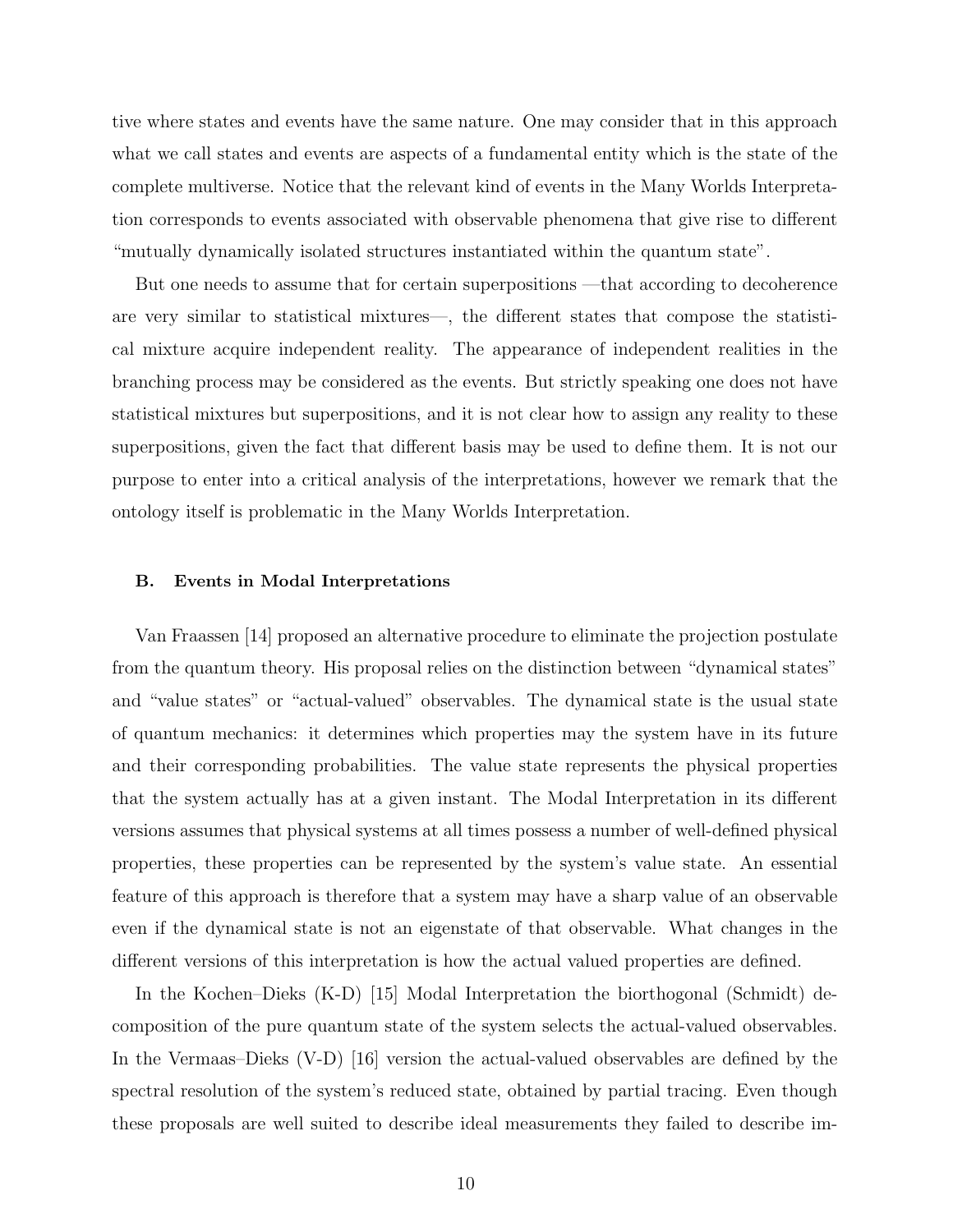perfect measurements. In fact, they do not select the right properties for the apparatus in the imperfect case (see Albert and Loewer [17]).

Castagnino and Lombardi have observed that the Hamiltonian of the quantum system plays a decisive role in the property-assignment rule that selects the observables whose possible values become actual. Once  $H$  is given, it is assumed that the actual-valued observables of the system S are H and all the observables commuting with H and having, at least, the same symmetries as  $H$ . This is the Modal Hamiltonian Interpretation (MHI). Independently of the particular implementation of the Modal Interpretation adopted one can consider that each time a property is instantiated in a system an event occurs.

As Lombardi and Dieks observe in [18]: "In modal interpretations the event space on which the (preferred) probability measure is defined is a space of possible events, among which only one becomes actual. The fact that the actual event is not singled out by these interpretations is what makes them fundamentally probabilistic. This aspect distinguishes modal interpretations from many-worlds interpretations, where the "probability measure" is defined on a space of events that are all actual. Nevertheless, this does not mean that all modal interpretations agree about the interpretation of probability." We share the MHI point of view that adopt a possibilist conception, according to which possible events *possibilia* constitute a basic ontological category (see Menzel [19]). The probability measure is in this case seen as a representation of an ontological propensity of a possible quantum event to become actual [20]. The Modal Interpretation does not assume that the state changes after a property instantiates and it assumes that the evolution is always unitary. Nevertheless it is assumed implicitly that after the observation of a property the disposition of the system in its subsequent evolution is the same as the one the system would have had if the state had collapsed. Therefore, the ontology of states and events appear to be well suited to this interpretation. However, here the relevant kind of events corresponds to instantiations of properties both of macroscopic and microscopic systems and therefore they do not necessarily correspond to phenomena.

We have already expressed some reservations about the Many Worlds ontology. In the case of Modal Interpretations, we also have reservations which are related again with some implicit approximations. In this case with the notion of "elemental quantum system", that introduces an ambiguity in the definition of the "actual valued observables". In fact, in order to have a well defined Hamiltonian one needs to assume that  $S$  is an "elemental quantum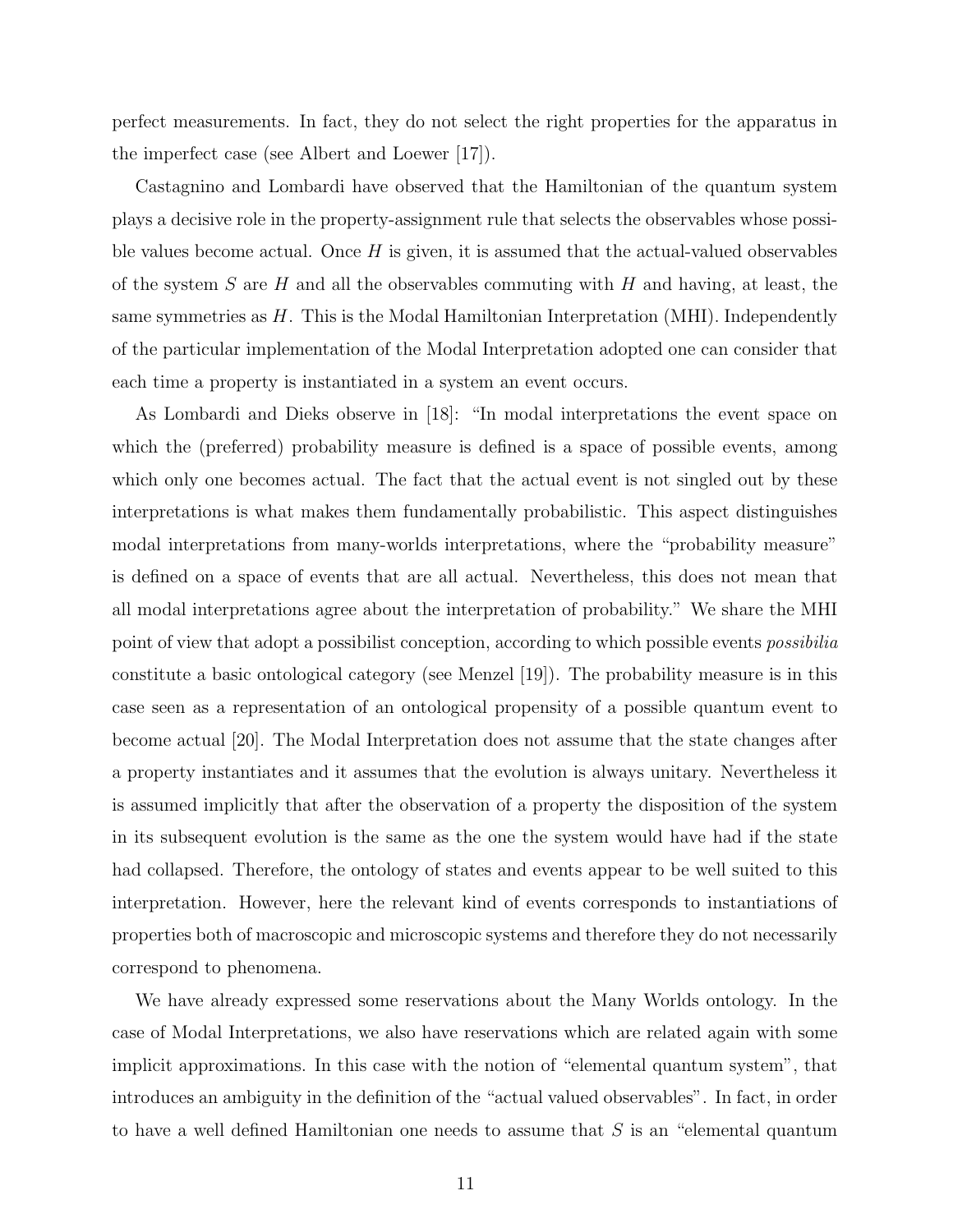system", that is a system which is in tensor product with the rest of the Universe. Strictly speaking, only the whole Universe may be considered as an elemental quantum system, that is a system that do not interact with its environment, and therefore the MHI is again -as the Many Worlds Interpretation, based in an idealization. In this case the idealization of an isolated system.

#### C. Events in the Montevideo Interpretation of quantum mechanics

The closest we have to an explanation for the measurement process within the quantum theory is environmental decoherence. It is based on the fact that when a quantum system interacts with an environment with an enormous number of (microscopic) degrees of freedom, the state of the quantum system suffers transitions that *almost* look like the abrupt evolutions one needs to postulate in measurements. However, even if they are difficult to detect, quantum superpositions are still there and may be in principle observed.

Environmental decoherence is important because the measurement processes involve interactions with macroscopic systems with many degrees of freedom. Interactions with the environment were neglected for decades and the relevance of this effect was only recognized in the 1980's

A new interpretation was recently proposed. The novelty of this interpretation of quantum mechanics is the inclusion in the quantum description of another factor up to now neglected. In the standard Schrödinger description of the evolution, time is treated as a classical external parameter, but time is actually measured by physical clocks that obey quantum mechanical laws. Quantum measurements of time have a limited precision. This limitation arises from quantum fluctuations and gravitational time delay and has a fundamental nature [21]. This effect, first noticed more than 50 years ago has been recently confirmed by many authors. We have shown that a quantum mechanical treatment of time [22] combined with fundamental limitations of measurements stemming from general relativity, lead to a modified Schrödinger evolution that allows transitions between quantum superpositions and statistical mixtures.

When one takes into account the limitations in measurement imposed by quantum mechanics and gravity, the states resulting from decoherence are indistinguishable from those produced by the measurement postulate. The "almost" of the standard approach to de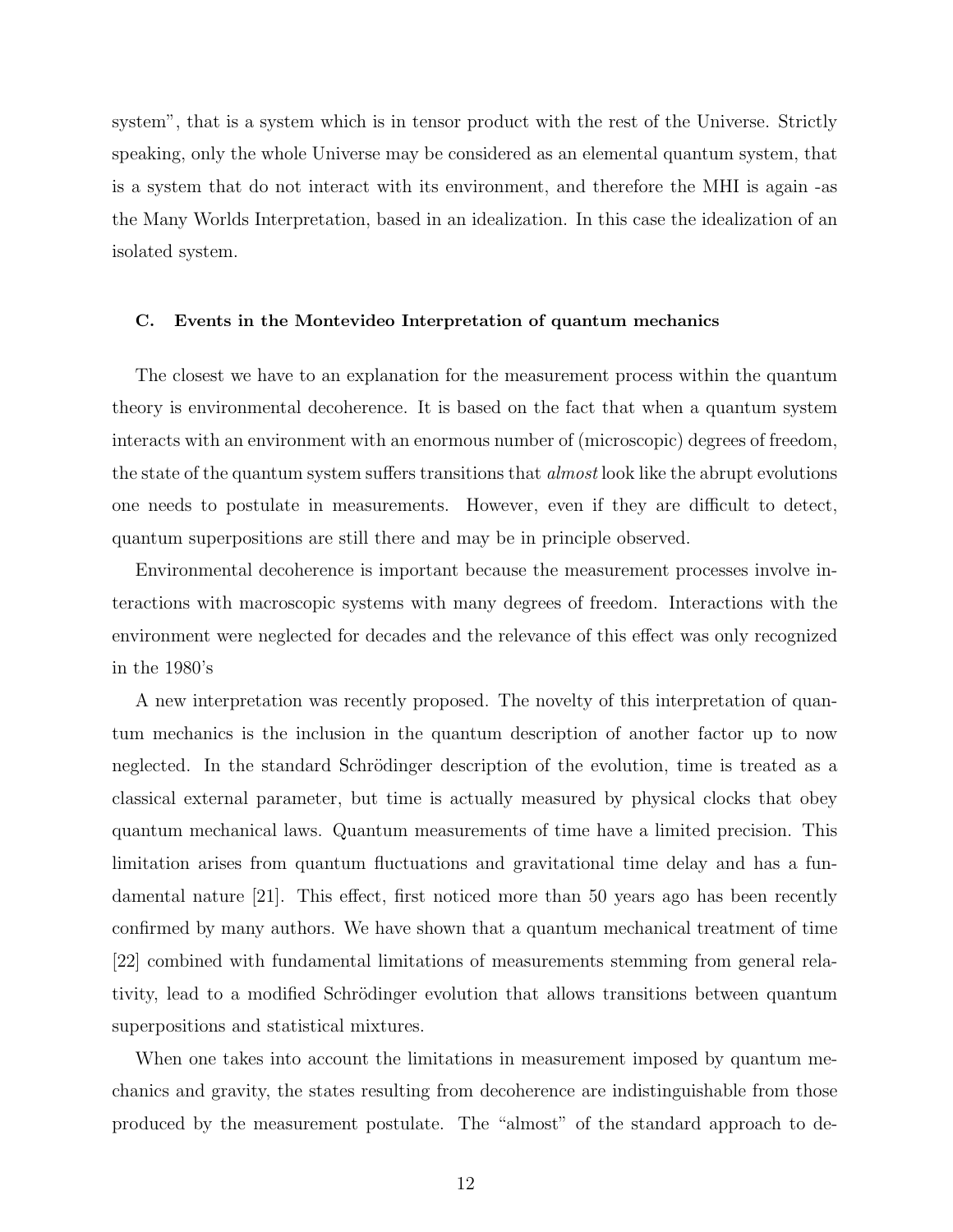coherence is removed by fundamental limitations predicted by the theory itself and the transitions from superpositions to statistical mixtures required to explain measurements are deduced. This in turn supplies an objective criterion that says when and what events may occur. Events occur when the state of a system resulting from a full quantum mechanical evolution becomes a statistical mixture [7, 23]. The transition of the state of the system plus environment to a statistical mixture gives necessary and sufficient conditions for the occurrence of events. Events are assumed to occur as random choices of the system. They simultaneously lead to the production of events and the state reduction. It is not assumed in this interpretation that these choices are part of a process that the theory describe as it is the case of the Ghirardi–Rimini–Weber approach. It is an additional postulate that however needs no reference to a classical world or a notion of measurement.

The modified evolution induced by the use of a quantum time leads for a quantum system coupled with its environment to a state that is a statistical mixture. This provides an objective criterion for the occurrence of events and state reductions that establishes when events and changes in the state may occur without disrupting the prediction of the evolution equation. It is important to remark that within this interpretation events always occur in systems that include a macroscopic environment and therefore are macroscopic as the phenomena considered by Omnès. In this sense this interpretation keeps more similarities with the Many Worlds Interpretation than with the Modal ones.

Up to now one only has a precise analysis of the complete process leading to the statistical mixture for spinning particles. For other systems one can prove that the state of the microsystem coupled to the environment approaches exponentially to the statistical mixture. We consider that this is enough to assume the indistinguishability. Given the fact that the distinction between an evolution that includes quantum time measurements or a quantum reduction would require an exponentially growing number of individual measurements in order to have the required statistics for distinguishing a non vanishing exponentially small mean value from zero. Limitations referring to the existence of a finite number of physical resources in a finite observable Universe would be enough to ensure undecidability. [23, 24] However, this is a point that needs further study to have a definite answer.

Summarizing, for all the interpretations that admit an event ontology and for quantum systems interacting with a macroscopic environment that has many degrees of freedom, events will be plentiful. They not only occur on measuring devices, they occur around us all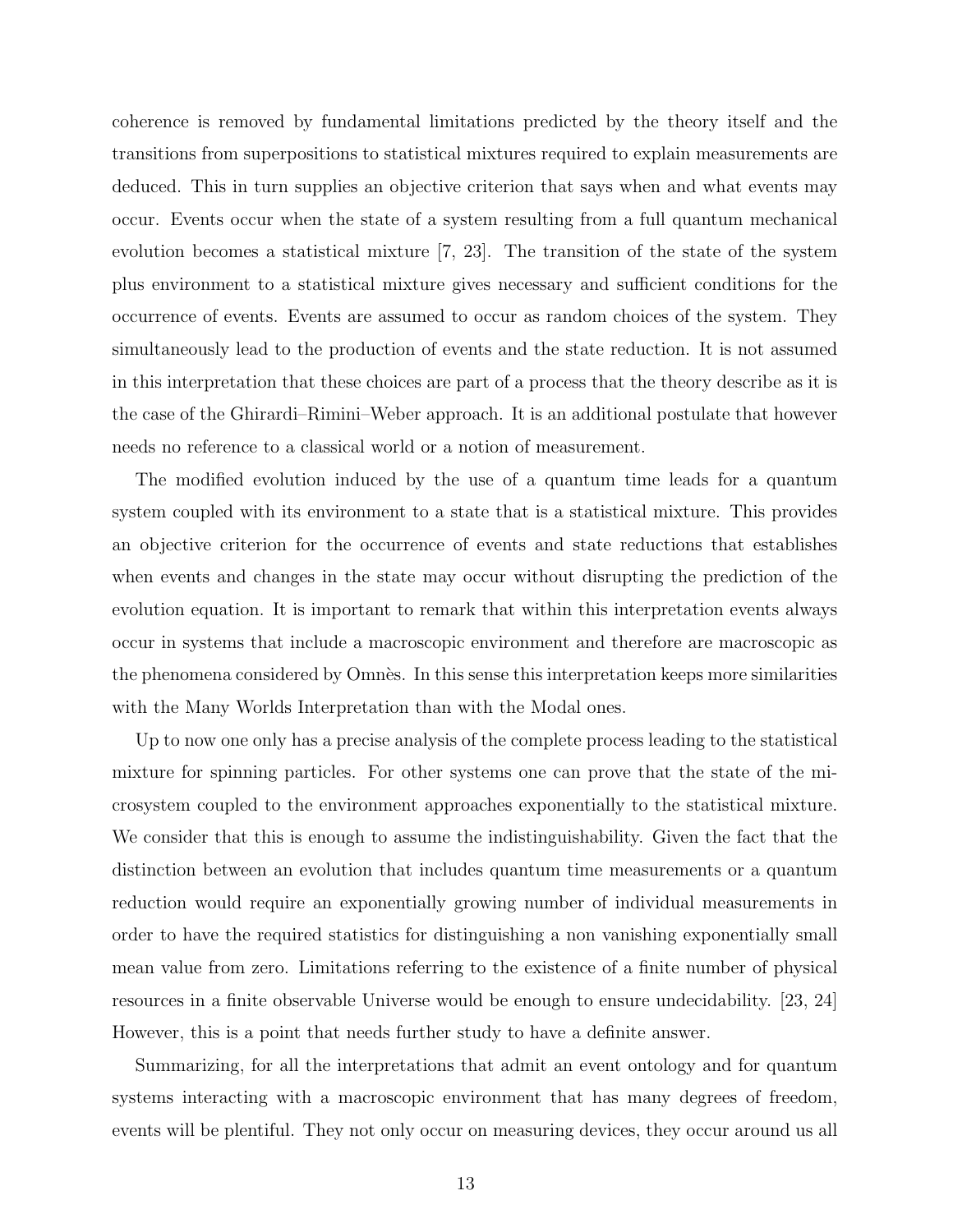the time. Measurements are nothing but the assignment of quantitative properties to events occurring in measuring devices.

# IV. EMERGENCE IN TERMS OF AN EVENT ONTOLOGY

Emergent phenomena are said to arise out of and be sustained by more basic phenomena, while at the same time exerting a "top-down" control, constraint, or some other sort of influence upon those very sustaining processes. We are interested in strong emergence, its defining characteristics are qualitative novelty and ontological non-reducibility. The notion of emergence we are proposing considers emergent entities to be genuinely novel features of the world. By definition, one talks here of causal powers that cannot be explained in terms of the micro causal powers but arise from the existence of certain macro level entities.

Strong emergence seems to be particularly relevant: if someone attempts to explain natural phenomena without denying the existence of mental processes in physical terms she must demonstrate the viability of emergence with downward causation. The central point which this concept refers to is that higher level mental events have the ability to influence the behavior of more basic levels. This requires philosophical compromises that are not easy to justify in terms of an ontology based on classical physics. In fact attempts of explanation within a mechanistic view are problematic. As was proposed by Sperry [25] and observed by McLaughlin [26], emergence in the context of Newtonian Mechanics needs to postulate different ad hoc, basic, configurational force laws exerted by complex structures of particles that dominate on the standard microscopic fundamental forces exerted by pairs of particles in order to explain emergent phenomena. This should require a kind of "intelligent design" for any emergent system from a molecule to a living being incompatible with any scientific explanation. Attempts to understand emergence from classical physics are destined to fail and have led those that followed this path to believe, like Bedau does [27] that "strong emergence starts when scientific explanation ends."

We will show that certain quantum mechanical systems present precisely this kind of top-down control. It is well known that in quantum theory the physical state of a system of particles cannot always be reduced to the state of its component particles, "or to those [states] of its parts together with their spatiotemporal relations, even when the parts inhabit distinct regions of space." as noted by Maudlin [28]. We want to emphasize here that this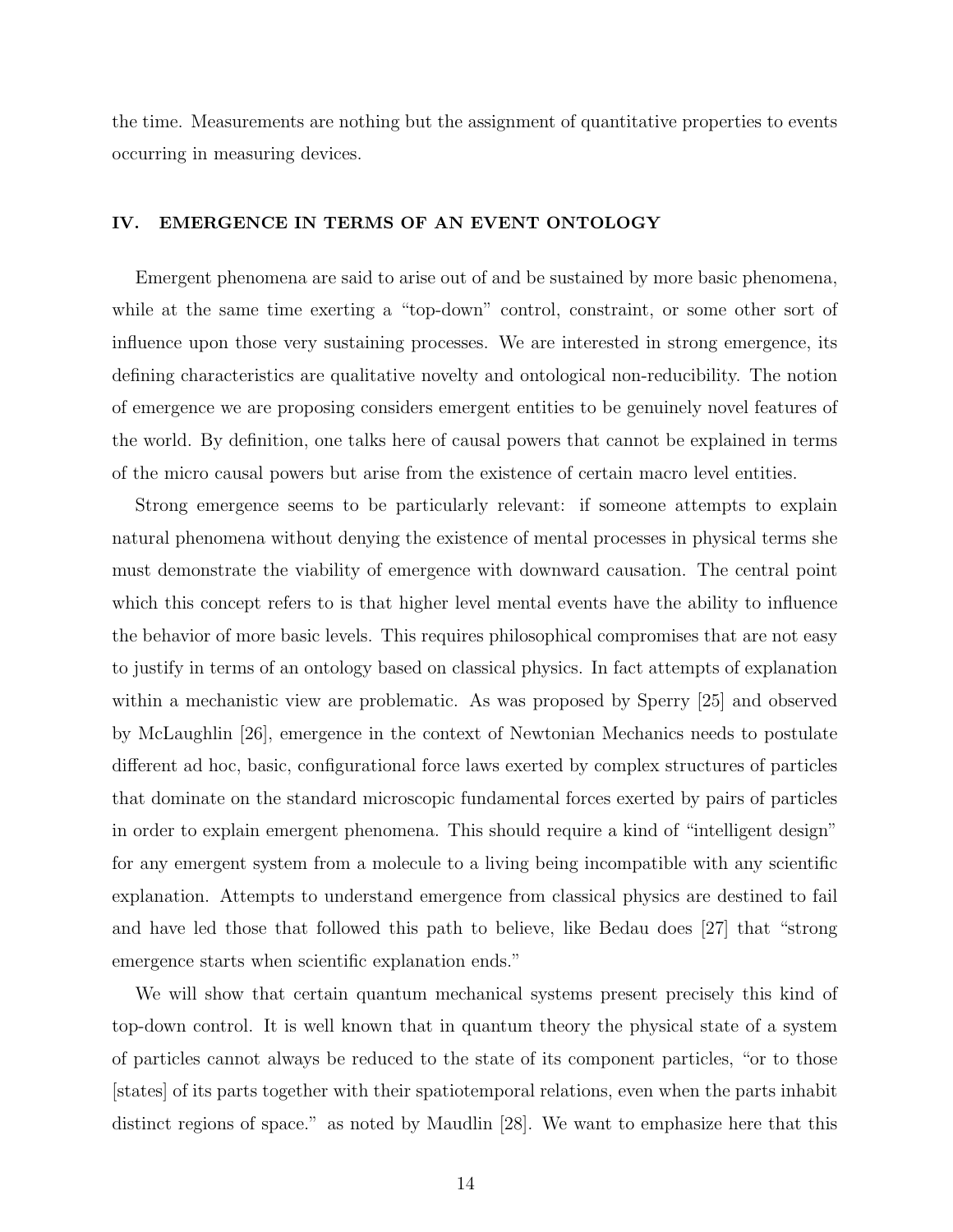quantum mechanical holism involves systems that have ontologically new properties and present downward causation where macro-systems have effects on their micro components [29]. That is, the basic tenet of strong emergentism is that at a certain level of physical complexity novel properties appear that do not result from the properties of the parts of the system or their relations and that contribute causally to the world. That is, emergent properties have new downward causal powers that are irreducible to the causal powers of the properties of their underlying base. Ontological emergentism is therefore typically committed to downward causation, that is, causation from macroscopic levels to microscopic levels. If we adopt Crane's [30] terminology our position should be considered as non reductive physicalism because it denies ontological reduction but admits explanatory reduction in the sense that the upper level properties and causal powers can be explained in quantum mechanical terms.

The traditional objections to emergence result from the explicit or implicit use of ontological concepts based on classical physics and are not tenable when assessed from a quantum mechanical ontology of events.

#### A. Ontologically new properties

Let us start by showing that quantum systems may have ontologically new properties. Quantum systems may have certain quantum states, called entangled, that have well defined properties that neither follow from the properties of parts, nor from relations among them. To understand this statement better, let us review how entangled states are defined and contrast them with systems in classical states.

In classical physics the state of a system of particles  $(\vec{r}_1, \vec{v}_1, \dots, \vec{r}_N, \vec{v}_N)$  is simply the union of the states of each particle. Its knowledge determine all the properties of the system. For instance the energy  $E(\vec{r}_1, \vec{v}_1, \dots, \vec{r}_N, \vec{v}_N)$ . All the properties of a classical system are functions of the properties of its components.

In quantum mechanics things are very different. Most of the properties of a system do not have well defined values until measured; for instance the position of an electron is not well defined until a dot is produced in the photographic plate and it is detected. However any quantum system in a pure state has some well defined properties. For instance, a spinning particle can take two possible values of its component along an axis  $\hat{z}$ : up or down. When one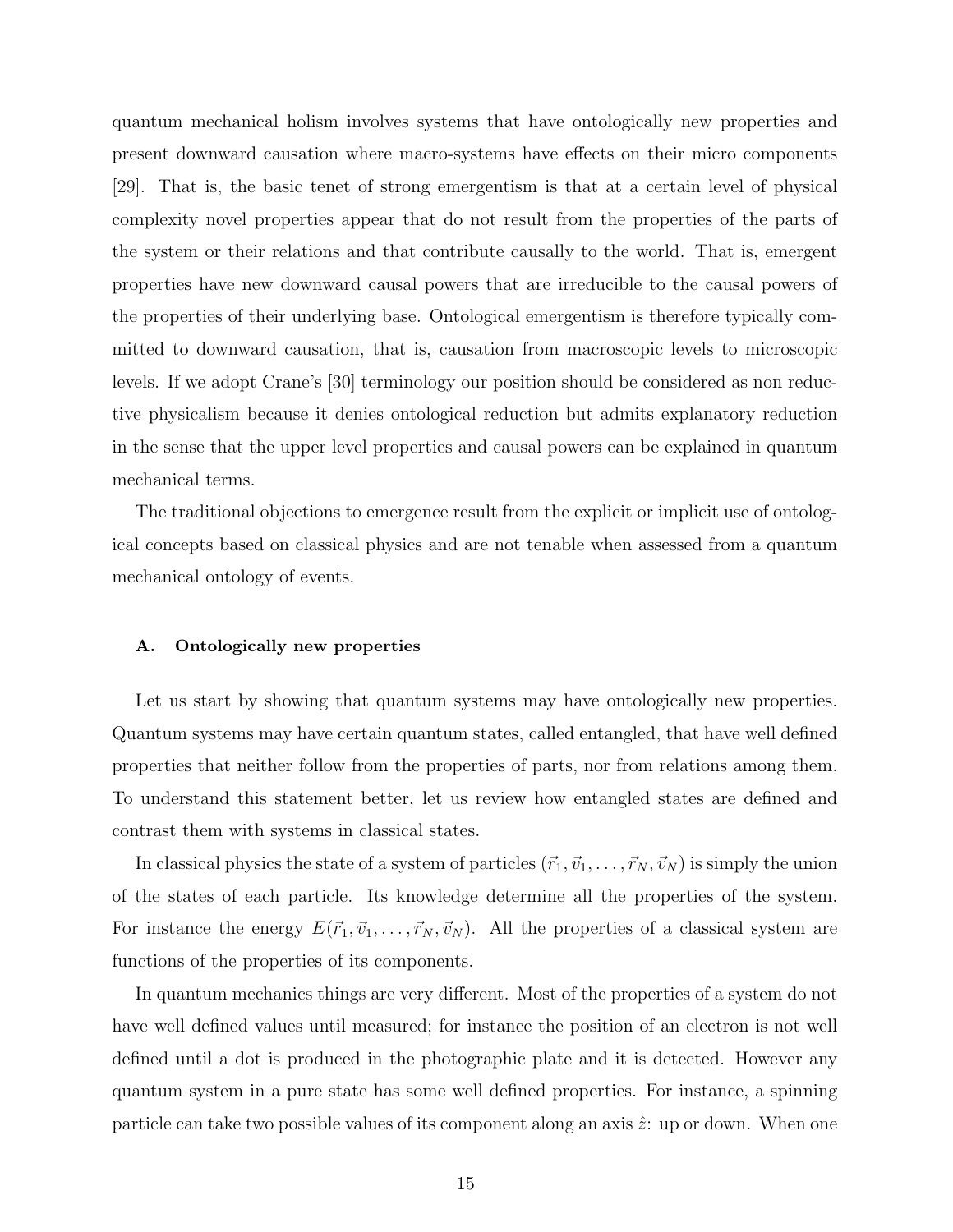performs repeated measurements on particles on a given state one observes dots appearing in the upper region with certain probability an in the lower with the complementary probability. When the electron is in a state that leads with certainty to a dot in the upper region of the detector identified by  $z > 0$ , one may say that it is in the state  $|z, \text{up}\rangle$ . In this case one may assign the property " z up" to the state This is the only property that one can assign to this state. The measurement of any other component will not lead to a unique value: i.e. always up or always down. In general, the properties of a pure state  $|\psi\rangle$  is always associated with a set of projectors  $P_1...P_N$  such that  $P_i|\psi\rangle = |\psi\rangle$ . It is only when one knows with certainty what will be the behavior of the system in certain state that one may assign it a property. In fact, as we have observed before, events have many well defined properties but typically states do not have properties until they produce events. One may assign properties to states only indirectly trough the properties observed in some events produced during the preparation process of the state.

Systems composed of several particles may also have states with some properties with well-defined values. However, these properties may refer to the system as a whole and, in these systems, there may not be any property for the states of individual particles with welldefined values. These composite systems are called entangled. More in general, entangled systems are those that have properties with well defined values than cannot be inferred from those of their constituent parts. As we will see in what follows, it might even be the case that the constituent parts have no well defined properties and yet the system as a whole does.

Consider two electrons with spin in the z direction in a state

$$
|\psi_0\rangle = \frac{1}{\sqrt{2}} |1, z, \text{up}\rangle |2, z, \text{down}\rangle + \frac{1}{\sqrt{2}} |1, z, \text{down}\rangle |2, z, \text{up}\rangle. \tag{1}
$$

Neither the state of particle 1 nor the one of particle 2 have well defined properties. No matter what component of the spin of one of the particles one measures, one has a probability 1/2 of measuring up and 1/2 of obtaining down. Even though each entangled electron do not have well defined properties for their spin components the total system does. For instance one can show that it has total spin  $s = 1$  in Planck units, and z component of the total spin  $s_z = 0$ . It is only when the observations made on particle 1 and 2 are compared that one can discover the properties of the total system. One could also determine these properties when the complete system is measured. The constituents therefore now form an inseparable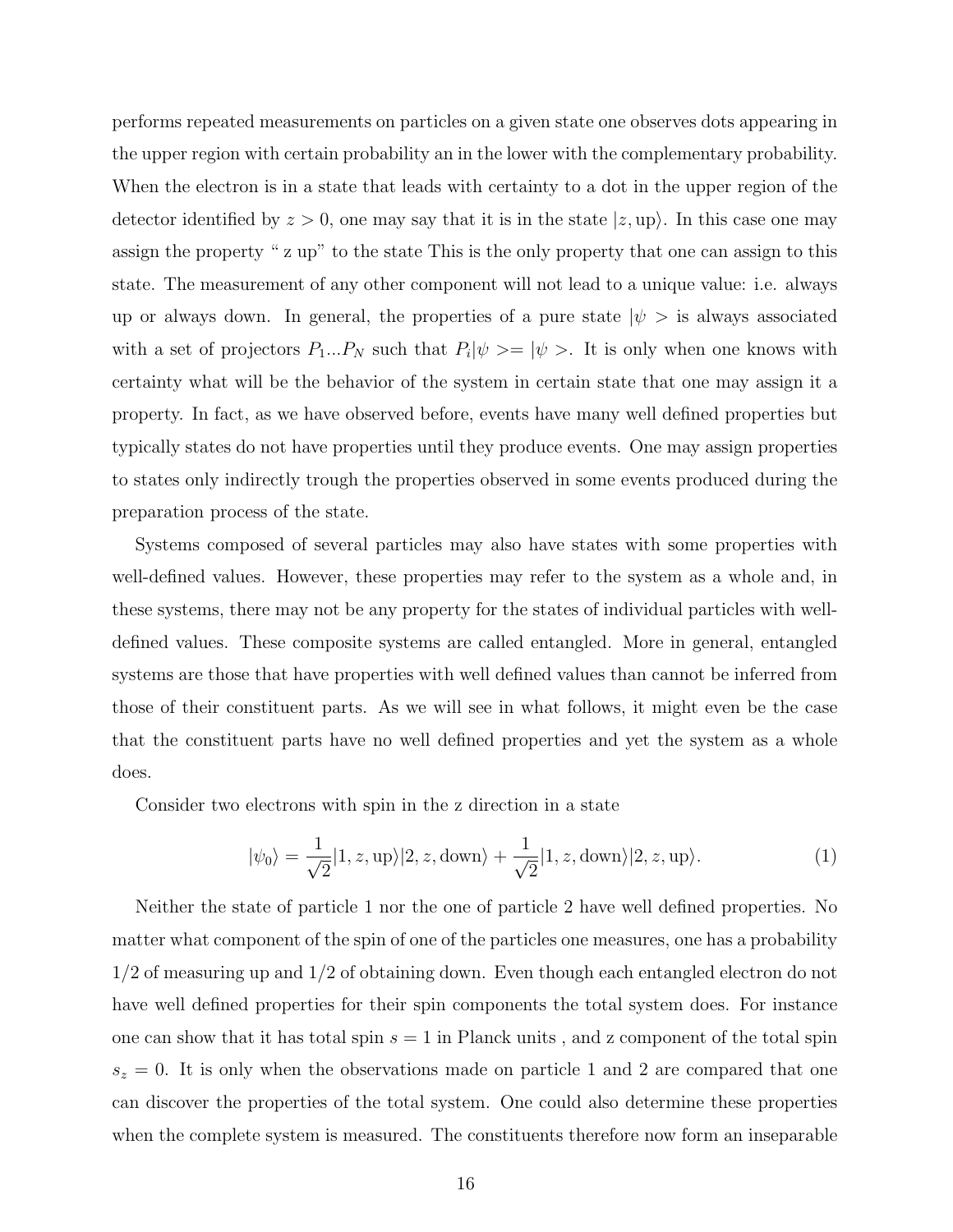unit endowed with properties without the individual systems having any property —any spin component— with well defined value.

This holistic behavior is actually not an exception but is the generic behavior of two quantum systems after an interaction. For instance, the precise vibrational modes of a molecule depend on the entangled system of electrons and nuclei. Underlying this feature is the exponential growth of states with the number of component particles in quantum mechanics in contraposition with the linear growth in classical physics. Most of these states and their corresponding properties —projectors— would have never occurred in systems with independent —non entangled— components.

Ontological novelty manifests itself in the emergence of new properties that do not result from properties of the parts. They arise only when the composite structure is constituted.

The emergent properties of such systems are crucial for explaining chemical or biological properties in physical terms. For instance: the magnetic counterpart of the properties of entangled spins work as a magnetic needle that is at the basis of navigational skills of the European robin, a migratory bird able to detect the direction and strength of the Earth magnetic field. A "sixth" sense known as magnetoreception [31].

The philosopher of science Paul Teller [2] was the first in noticing that quantum phenomena show relations that do not stem from non-relational properties of their relata, as is characteristic of the classical description of the world. Entangled systems present what Teller calls: relational holism [32]. The emergence of new properties of the whole in a quantum world where events and properties play a fundamental role is a crucial manifestation of ontological novelty. This conclusion follows provided one adopts a realist ontology.

Healey [33] has introduced the notion of Physical Property Holism that assumes that there are physical objects "not all of whose qualitative intrinsic physical properties and relations supervene on qualitative intrinsic physical properties and relations in the supervenience basis of their basic physical parts." He observed that the existence of physical property holism in entangled systems depends on the interpretation of quantum mechanics that one adopts. Our discussion was restricted to the ontology of events and it is in this context that have proved that ontologically new properties arise.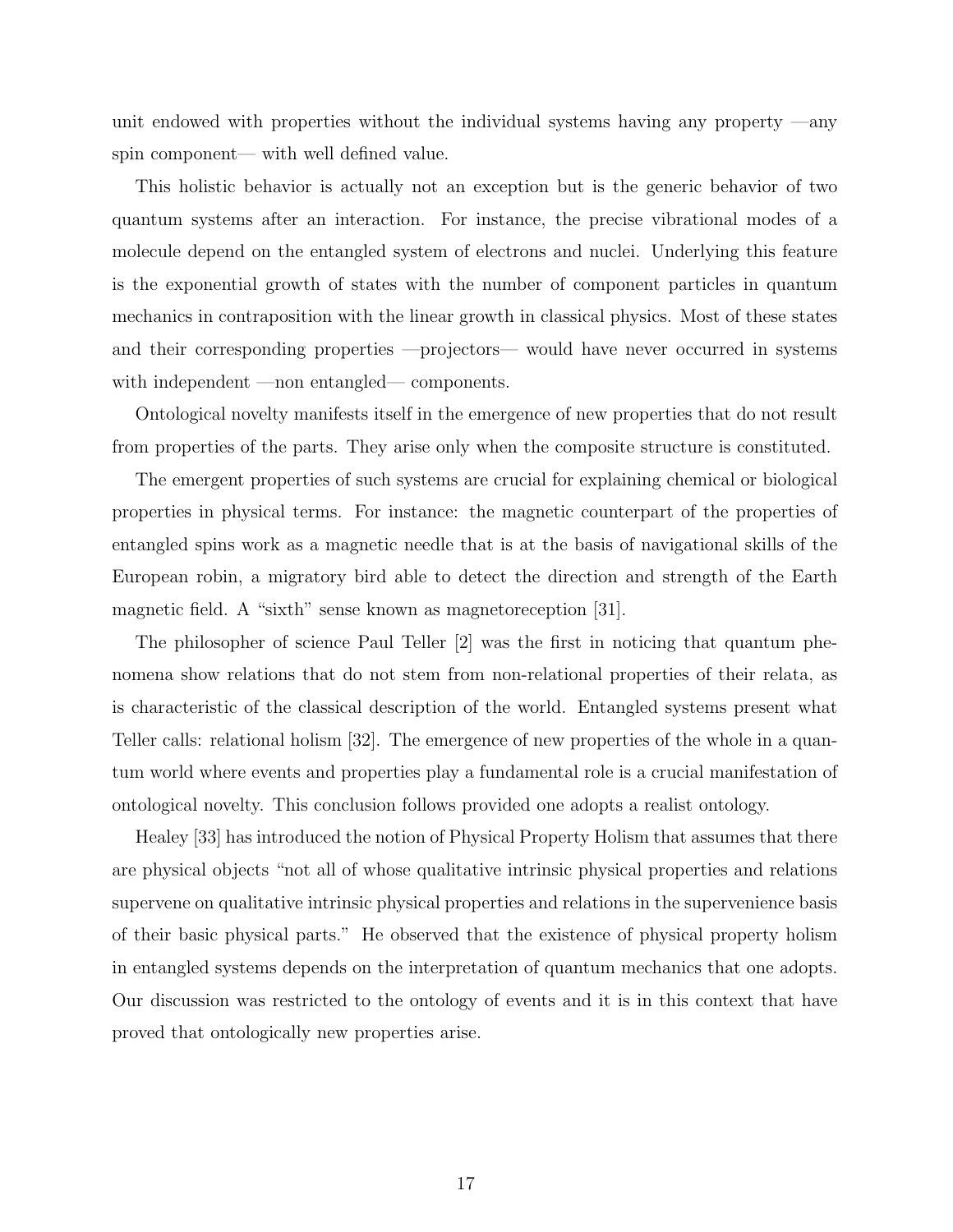#### B. Downward causation

A strong form of emergence also requires downward causation, namely, the emergence of novel causal powers. Here a double goal arises: to characterize such form of causality in physical terms and to show that at least certain systems, like the quantum ones, exhibit downward causation.

A notion of causality that is suitable to the ontology of states and events has been developed by Chakravartty [34]. He founds his notion on what he calls "causal properties". As we have associated the notion of property to projectors in the Hilbert space we prefer to speak about causal powers. Following Chakravartty we will recognize a causal power for its capacity to confer dispositions on the objects that have them to behave in certain ways when in the presence or absence of other objects with causal powers of their own. This dispositional idea of causality —originally due to Heisenberg— is the one we have adopted in our work for states: recall that quantum states characterizes dispositions to produce events in their interaction with other systems.

Causality is normally presented in terms of related events. In quantum mechanics this vision is incomplete if the concept of state is not included. Indeed, among the events that prepare a state and the ones observed usually there is a period of time and the disposition to produce events is not given just by the initial preparation. It is indeed given by the state. The latter is defined in terms of initially observed events and their time evolution. Changes in the state are determined by its Hamiltonian evolution. Only the state at a time t defines completely the causes that lead to the observation of events in  $t$ . Quantum mechanics introduces a probabilistic notion of causation that involves states as causes and events as effects.

An object will present downward causation if the parts have some behaviors that are dictated by the state of the whole and that cannot be predicted from the knowledge of the state of the parts. The previous example of an entangled state shows that in quantum mechanics there is state non-separability [33]. In the example of entangled spinning particles the states of the parts are represented by reduced density matrices and they are just a statistical mixture of "up" components and "down" components while the complete entangled state has more information, in particular information about correlation between the events observed in each component. For instance the spin measurements of both particles will be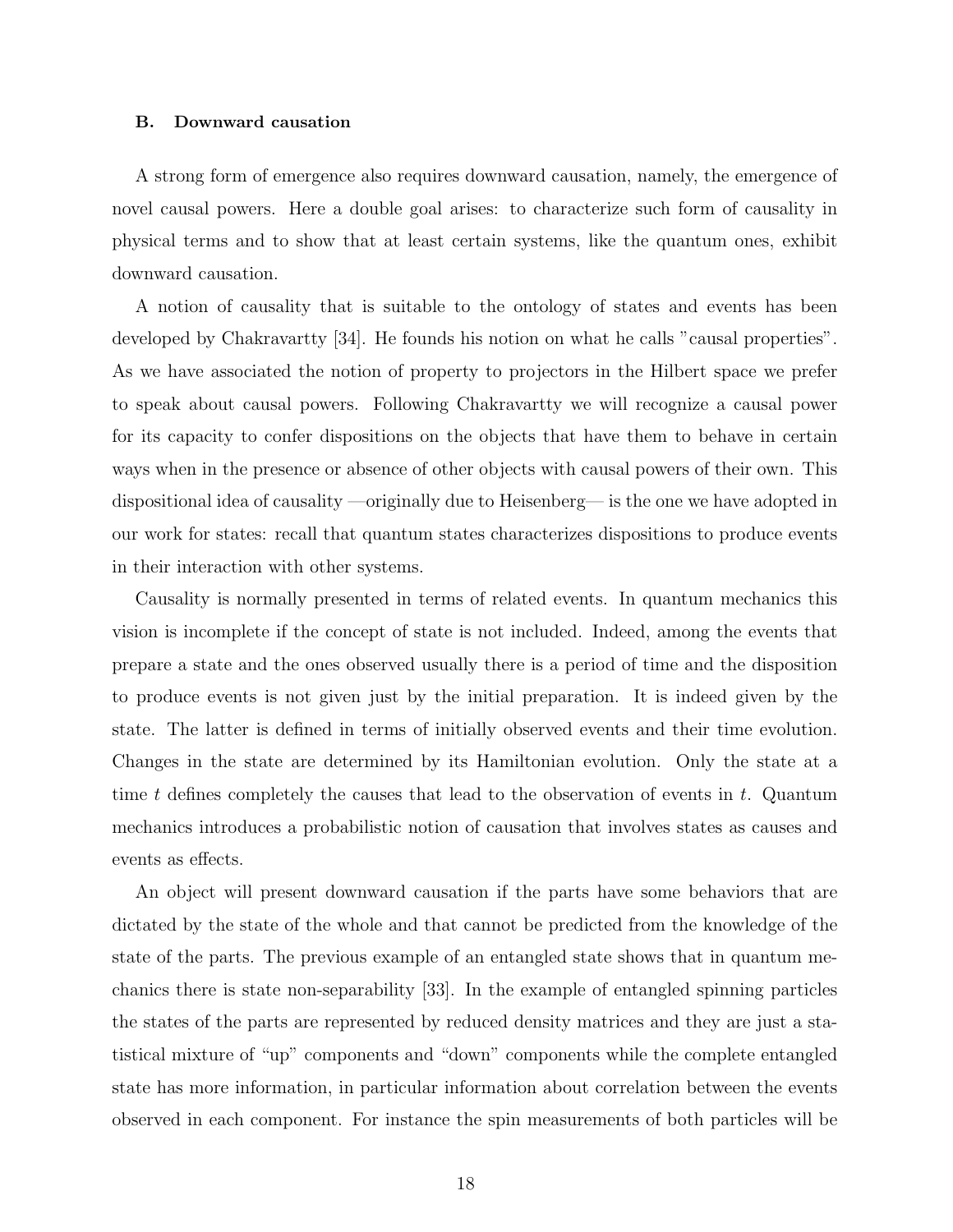correlated. Whenever both observers measure the spin in the same direction their results would be opposite, —up for Alice and down for Bob or vice versa—. The observers could never have figured out these correlations by looking at the individual systems in isolation without comparing their measurements. The complete system has certain non locality such that when one electron chose to answer up, the other necessarily needs to chose down. Such correlation does not involve time. As it is well known Bell's theorem establishes that it is not possible to explain this kind of behavior assuming that each part follows a pre-established set of instructions, in other words, assuming that each part has some local hidden information telling it how to act before each measurement. In other terms the state of the entangled pair of particles given for instance by  $|s = 1, s_z = 0\rangle$  is not mathematically determined by the states of the parts. In fact there are two states  $|s = 1, s_z = 0\rangle$  and  $|s = 0, s_z = 0\rangle$ whose parts are in identical states.

These correlation are generic for any entangled state. Any system in an entangled state presents downward causation. The events produced by different components of the system have correlations that do not result from the states of the parts. In fact, the very characterization of the entanglement of a pure state in terms of the Von Neumann entropy or entanglement entropy that is always a positive quantity shows that the complete information required for the determination of the whole cannot be recovered from the information of the parts or that the state of the whole cannot be mathematically expressed in terms of the states of its parts. The states' roles in causation, together with their non-separability when they are entangled, imply downward causation.

Less trivial explicit examples of downward causation may be found in the molecular behavior where entanglement cannot be ignored or in quantum computers. In quantum chemistry calculations, entanglement is related with the correlation energy. This energy is neglected in Hartree–Fock calculations and the energy error of the Hartree–Fock approximation to the wavefunctions of a molecular system is a measure of the effects of downward causation in the behavior of the molecular components. For instance, it is downward causation of the whole molecular system state that determines the precise vibrational behavior of the nuclei.

For quantum computers, the existence of quantum correlations in the entangled states between different input and output outcomes is at the basis of the application of quantum algorithm that allow to solve certain problems like integer factorization using Shor's algo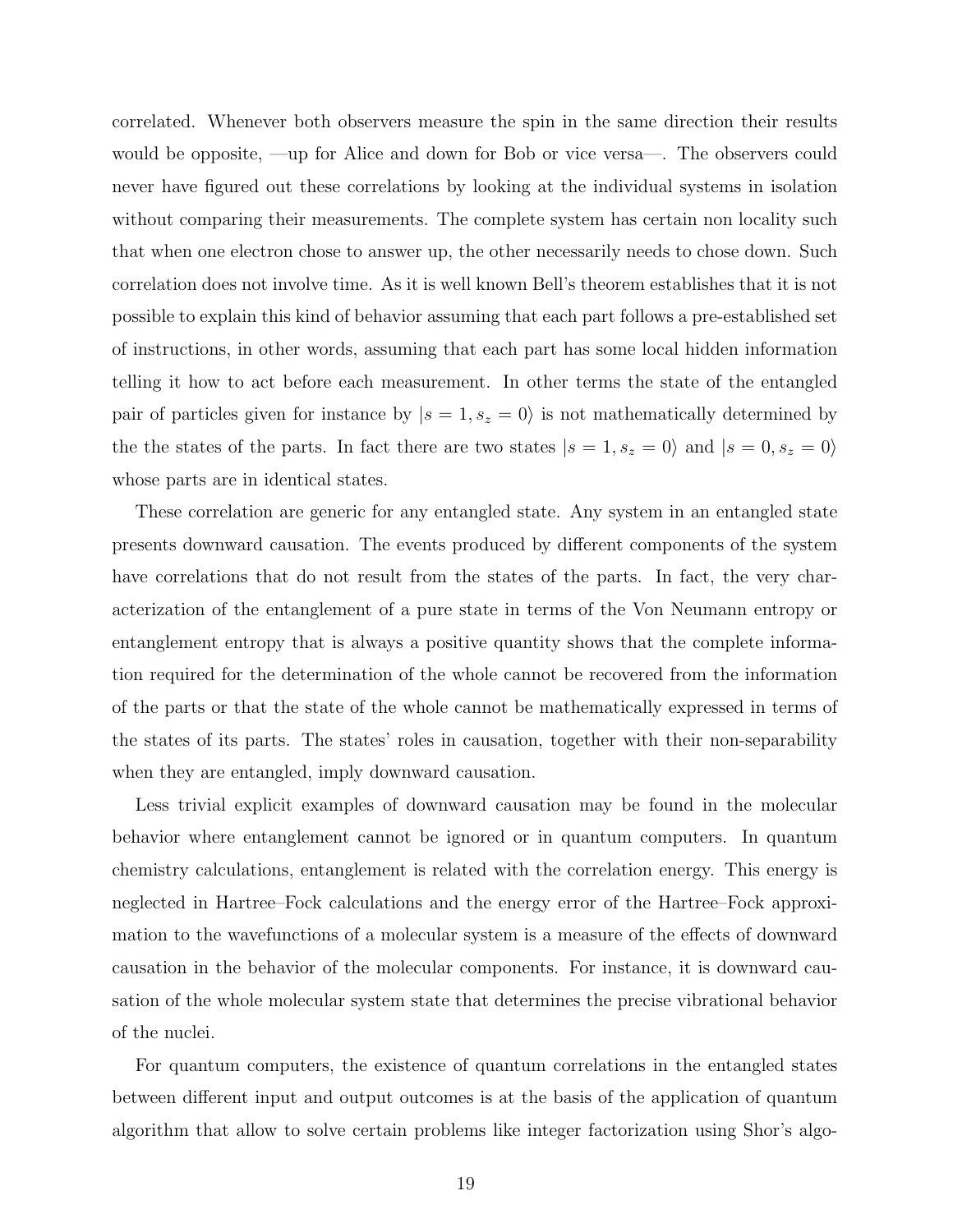rithm much more quickly than any classical computers. The disposition of the quantum computer to produce the correct correlation between the input and output results at the end of the computation is the manifestation of the quantum downward causation that is at the basis of the improvement of the computational capabilities of quantum computer.

We have characterized the downward causation of a system by its disposition to produce certain effects that is not present in the dispositions of its parts. This kind of disposition is the characteristic feature of systems in entangled states. In turn, the existence of entangled states in quantum systems result from the exponential growth of Hilbert spaces of composed systems in opposition to the linear growth of the states in classical physics. At the basis of the novelty and non-reducibility of emergent systems it is this exponential growth in the possible behaviors of the quantum systems whose philosophical implications can be recognized when the appropriate ontology is put into action.

Notice that this kind of emergence admits a reductionist explanation in the sense that one can in principle explain the dynamics of the compound quantum mechanical system in terms of the dynamics of the components considered in isolation and their interactions and describe the Hamiltonian evolution leading from the isolated components to the entangled system. Hüttemann [35] has called this description diachronic micro-explanation. Summarizing, emergence is not the exception but the rule in interacting quantum systems, its so natural that it usually remains unnoticed. Strong emergence manifest itself in most complex systems, it is a natural result of the interaction of quantum objects.

The recent advances in the understanding of the role of quantum mechanics in biology [36] and the previous analysis of strong emergence in quantum mechanics rise the expectations of understanding mental phenomena and their causal powers in physical terms. The issue of emergence, also known as non reductive physicalism in the context of studies of the mind brain problem, has been extensively analyzed mostly using notions of supervenience that assume some form of separability and are not valid in quantum mechanics as shown by Maudlin [1]. We consider that in quantum entangled systems with downward causation and dispositional states that leads to probabilistic outcomes the issue of free will may be posed in a clear explicit way and will be analyzed elsewhere.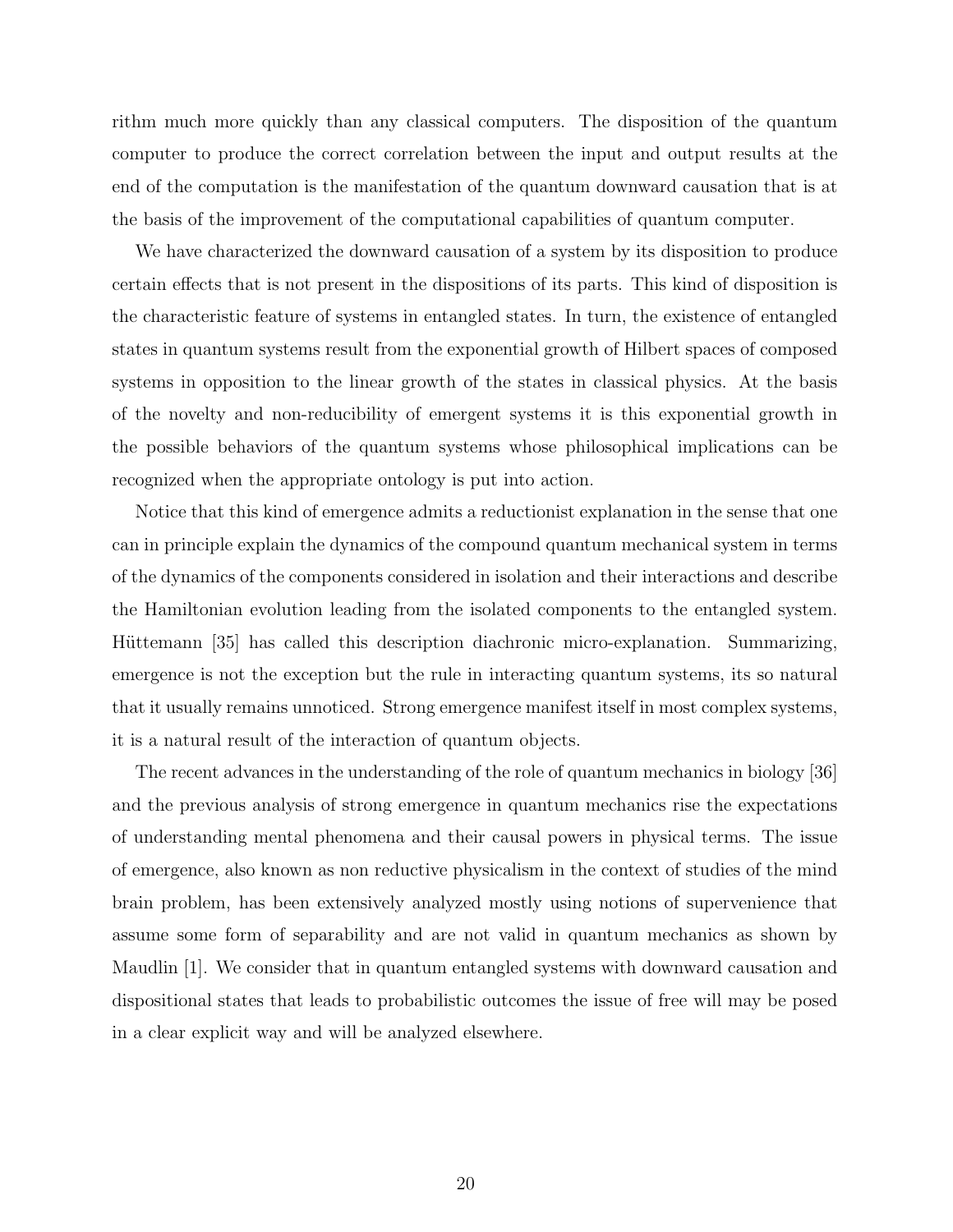### V. SUMMARY

Several interpretations of quantum mechanics admit event ontologies. These realistic interpretations lead to an important revision of the notion of matter and its potentialities. Systems of particles in entangled states have new behaviors and emergent properties.

The quantum theory implies that the lower levels are modified even up to the point where they lose part of their individuality when they integrate into an entangled system in a higher level of the hierarchy. The emergent structure has novel properties and downward causation. Interpretations of quantum mechanics that admit an event ontology solve the traditional problem of explaining emergence.

This work was supported in part by grant NSF-PHY-1305000, ANII FCE-1-2014-1- 103974, funds of the Hearne Institute for Theoretical Physics, CCT-LSU and Pedeciba.

- [1] T. Maudlin, "The metaphysics within physics", Oxford University Press, Oxford, UK (2007).
- [2] P. Teller, Brit. J. Phil. Sci. 37, 71 (1986).
- [3] P. Busch, Stud. Hist. Phil. Mod. Phys. 33B, 517-539 (2002) [arXiv:quant-ph/0010115].
- [4] J. Faye, "Copenhagen Interpretation of Quantum Mechanics", The Stanford Encyclopedia of Philosophy (Fall 2014 Edition), Edward N. Zalta (ed.), http://plato.stanford.edu/archives/fall2014/entries/qm-copenhagen.
- [5] B. Russell "The analysis of matter", Spokesman books, Nottingham, UK (2007).
- [6] R. Omnés "The interpretation of quantum mechanics", Princeton University Press, Princeton, NJ p. 98 (1994).
- [7] R. Gambini, L. P. Garcia-Pintos and J. Pullin, Stud. Hist. Philos. Mod. Phys. 42, 256 (2011) doi:10.1016/j.shpsb.2011.10.002 [arXiv:1002.4209 [quant-ph]].
- [8] A. N. Whitehead "Science and the modern world" Free Press, New York (1925/1997).
- [9] R. Gambini and R. A. Porto, Phys. Rev. D 63, 105014 (2001) doi:10.1103/PhysRevD.63.105014 [gr-qc/0101057].
- [10] B. Russell, "The analysis of mind" CreateSpace Independent Publishing Platform (2013).
- [11] D. Chalmers "The First-Person and Third- Person Views (Part I)", http://consc.net/notes/first-third.html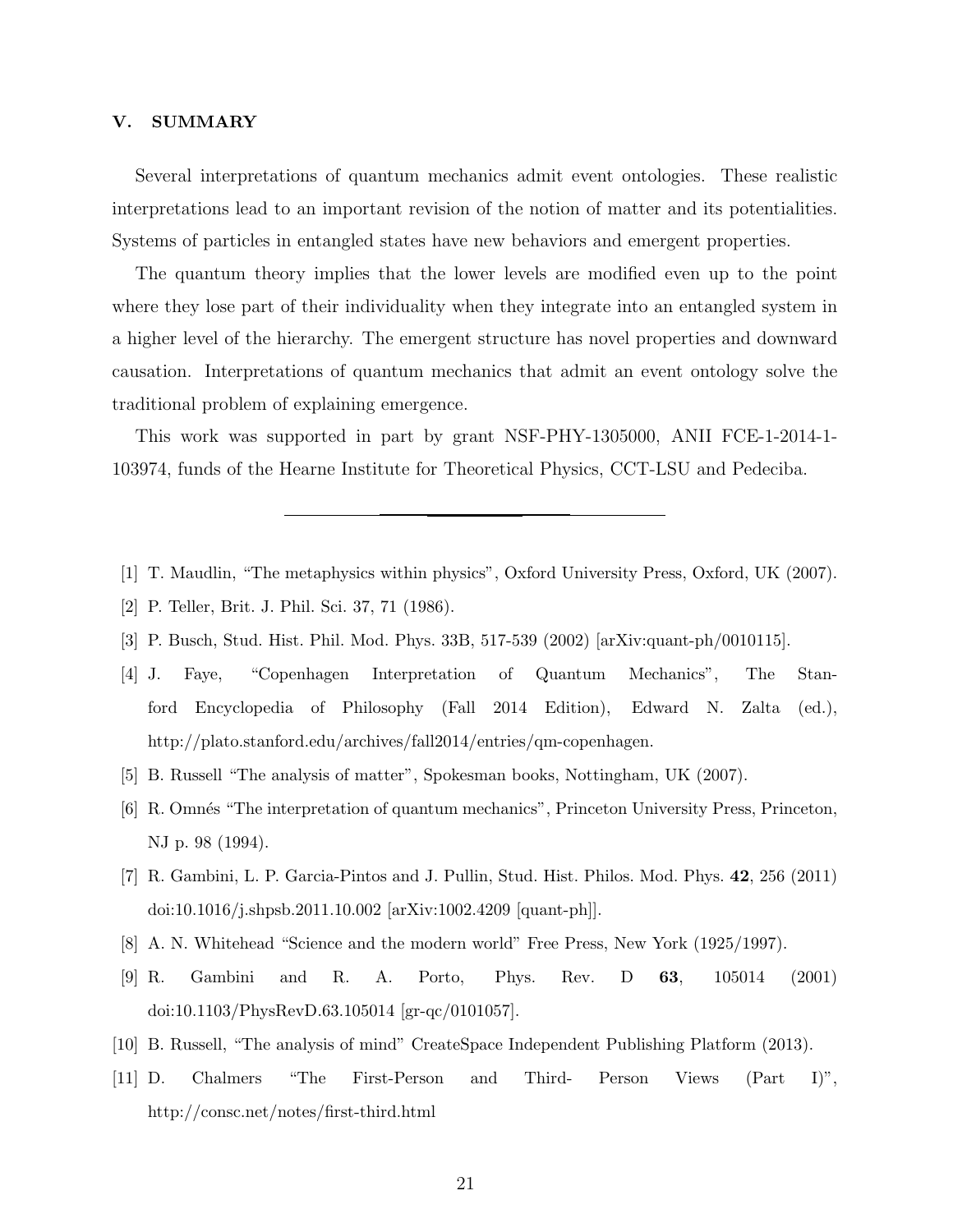- [12] H. Everett, III, Rev. Mod. Phys. 29, 454 (1957).
- [13] S. Saunders in S. Saunders, J. Barrett, A. Kent and D. Wallace, "Many Worlds?: Everett, Quantum Theory, and Reality" , Oxford University Press, Oxford, UK (2010).
- [14] B. van Fraassen "The scientific image", Oxford University Press, Oxford, UK (1980).
- [15] S. Kochen, "A new interpretation of quantum mechanics", in "Symposium on the Foundations of Modern Physics 1985", P. Mittelstaedt and P. Lahti (eds.), World Scientific, Singapore (1985); D. Dieks, "The formalism of quantum theory: an objective description of reality?", Annalen der Physik, 7, 174 (1998)
- [16] D. Dieks, P. Vermaas (eds.) "The Modal Interpretation of Quantum Mechanics" Kluwer Academic Publishers, Dordrecht (1998).
- [17] D. Albert, B. Loewer "Wanted dead or alive: Two attempts to solve Schrödinger's paradox." Proceedings of the 1990 Biennial Meeting of the Philosophy of Science Association, Vol. 1. East Lansing: Philosophy of Science Association, 277-285 (1990); Found. Phys.Lett. 6, 297-305 (1993).
- [18] O. Lombardi D. Dieks, "Modal Interpretations of Quantum Mechanics", The Stanford Encyclopedia of Philosophy (Spring 2014 Edition), E. N. Zalta (ed.), http://plato.stanford.edu/archives/spr2014/entries/qm-modal/.
- [19] C. Menzel "Actualism". In E. N. Zalta (ed.), The Stanford Encyclopedia of Philosophy (Spring 2007 Edition), URL =  $\frac{1}{1}$ http://plato.stanford.edu/archives/spr2007/entries/actualism/ $i$ .
- [20] O. Lombardi, M. Castagnino, Stud. Hist. Phil. Sci. Part B 39 (2):380-443 (2008)
- [21] H. Salecker, E. P. Wigner Phys. Rev. 109, 571 (1958); F. Károlhyázy, A. Frenkel, B. Lukács, B. "Gravity in the reduction of the wavefunction", in R. Penrose and C. Isham, (eds.), Quantum concepts in space and time. Oxford University Press, Oxford (1986); Y. Ng, H. van Dam Ann. N. Y. Acad. Sci. 755, 579 (1995).
- [22] R. Gambini, R. A. Porto, J. Pullin and S. Torterolo, Phys. Rev. D 79, 041501 (2009) doi:10.1103/PhysRevD.79.041501 [arXiv:0809.4235 [gr-qc]].
- [23] R. Gambini and J. Pullin, arXiv:1502.03410 [quant-ph].
- [24] J. Butterfield, Stud. Hist. Phil. Mod. Phys. A 52, 75 (2015). [arXiv:1406.4351 [physics.hist-ph]]
- [25] R. Sperry, J. of Mind and Behav. 8, 37-66 (1987).
- [26] B. McLaughlin "The Rise and Fall of British Emergentism" in A. Beckermann, H. Flohr, J. Kim (eds.) "Emergence or Reduction?" Walter de Gruyter, Berlin, Germny (1992).